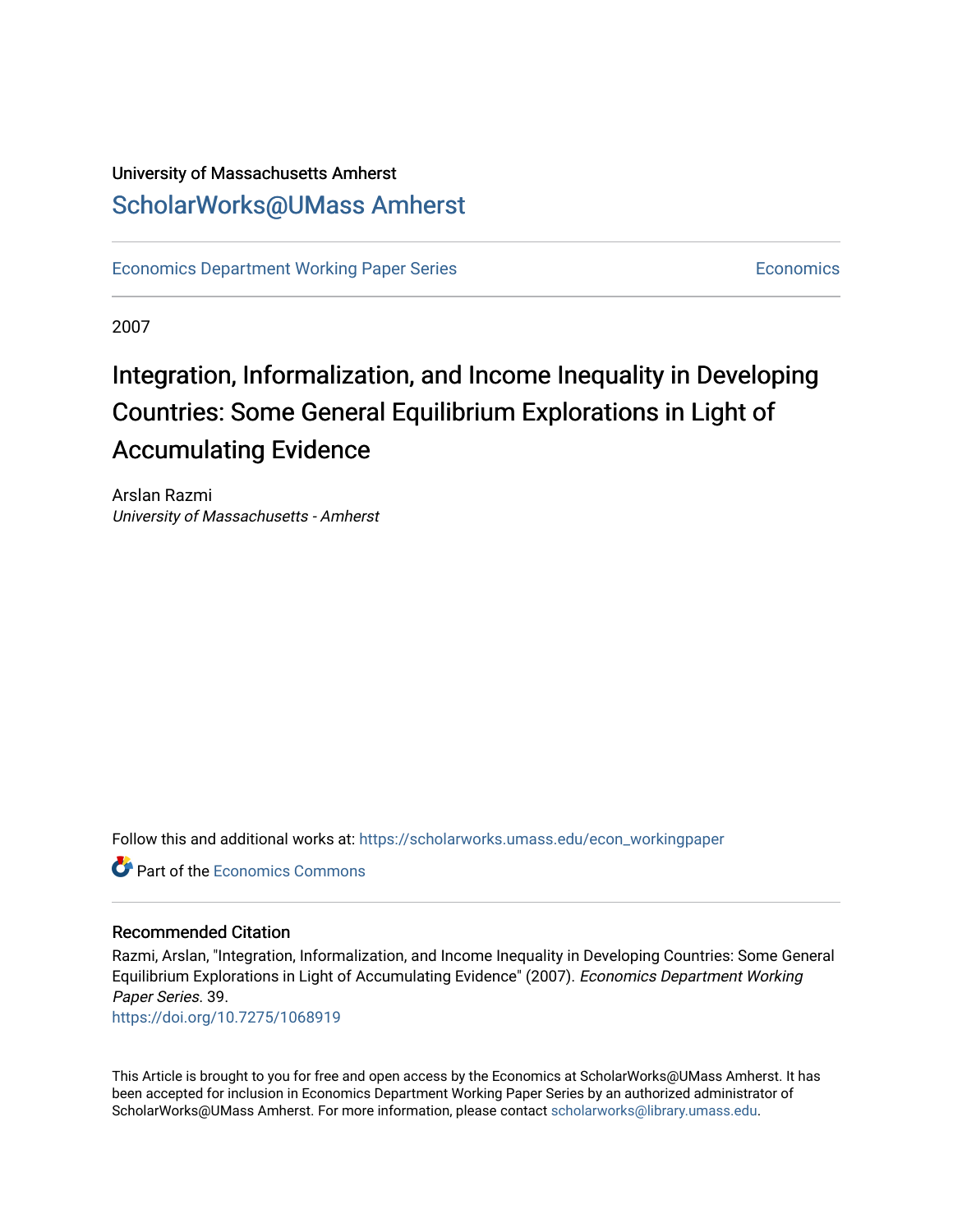# **DEPARTMENT OF ECONOMICS**

## **Working Paper**

**Integration, Informalization, and Income Inequality in Developing Countries: Some General Equilibrium Explorations in Light of Accumulating Evidence**

by

Arslan Razmi

Working Paper 2007-06



## **UNIVERSITY OF MASSACHUSETTS AMHERST**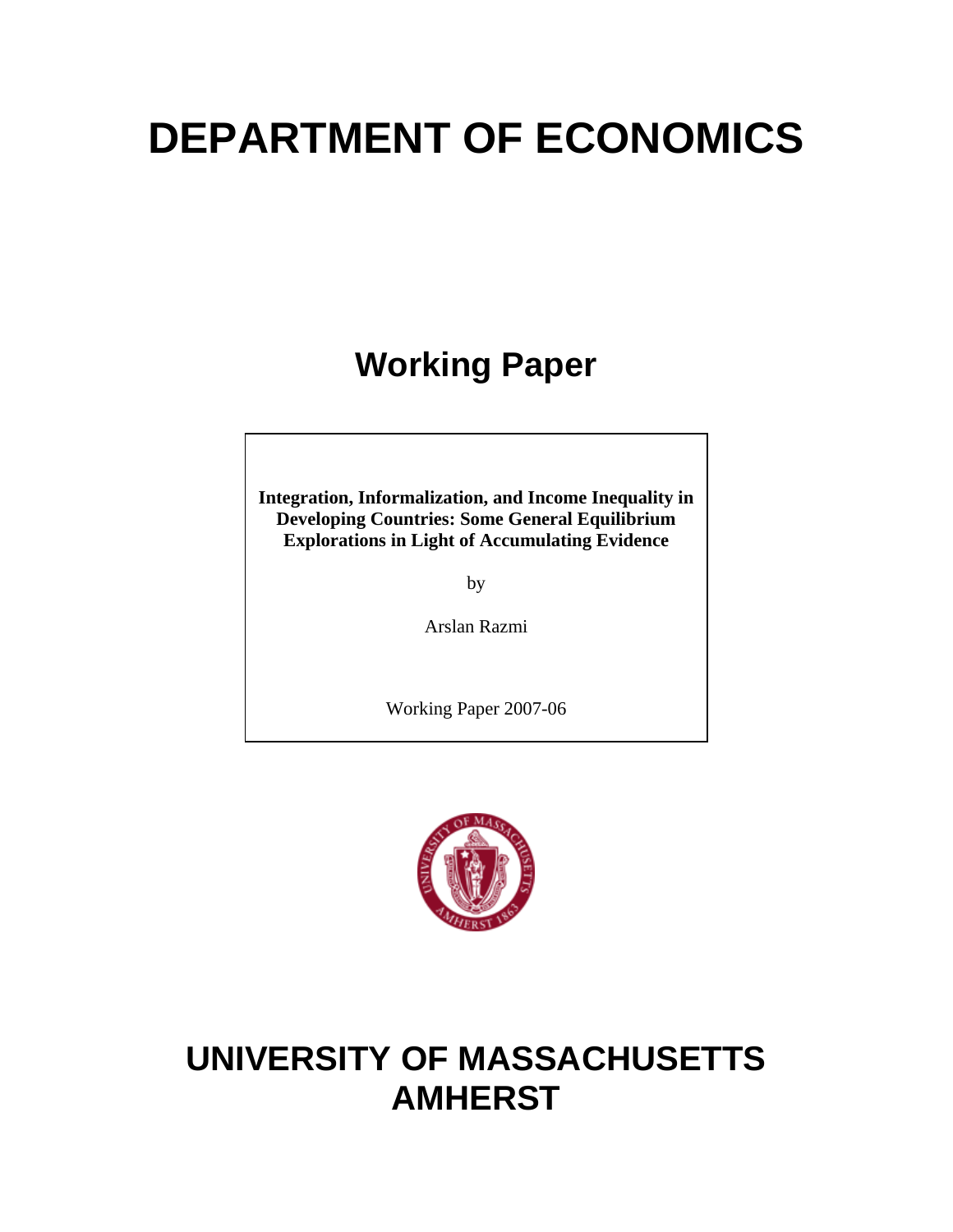#### Integration, Informalization, and Income Inequality in Developing Countries: Some General Equilibrium Explorations in Light of Accumulating Evidence

Arslan Razmi University of Massachusetts, Amherst March 2007

## Abstract

By focusing on structural features within developing economies, this paper attempts to reconcile developments observed in many post-liberalization countries with the help of modified versions of standard trade theory factor endowment models. The common thread generating most of our interesting results is the presence of sectors that are even more labor-intensive than those producing traded goods. Measures undertaken to enhance public sector efficiency and attract investment in an import-intensive export sector may increase rental-wage and skilledunskilled wage gaps, contra the predictions of the simple Heckscher-Ohlin-Samuelson model. Moreover, increasing income inequality can exist side-by-side with informalization of the economy. The greater unskilled labor-intensity of the informal sector, factor market rigidities in the formal sector, and the sector specificity of some factors crucially influence the outcomes of policy experiments. Even within a simple framework that assumes full employment of resources, large segments of labor may have good reason to fear the consequences of reform.

#### JEL Codes: F16, O17, F11

Keywords: Specific factors model, Ricardo-Viner model, Heckscher-Ohlin model, informalization, international production networks, elasticity of factor substitution, nominal wage rigidity, income inequality, skill premium.

Contact Author: Arslan Razmi, Department of Economics, University of Massachusetts, Amherst, MA 01003, Tel: (413) 577-0785, Fax: (413) 545-2921, E-mail: arazmi@econs.umass.edu.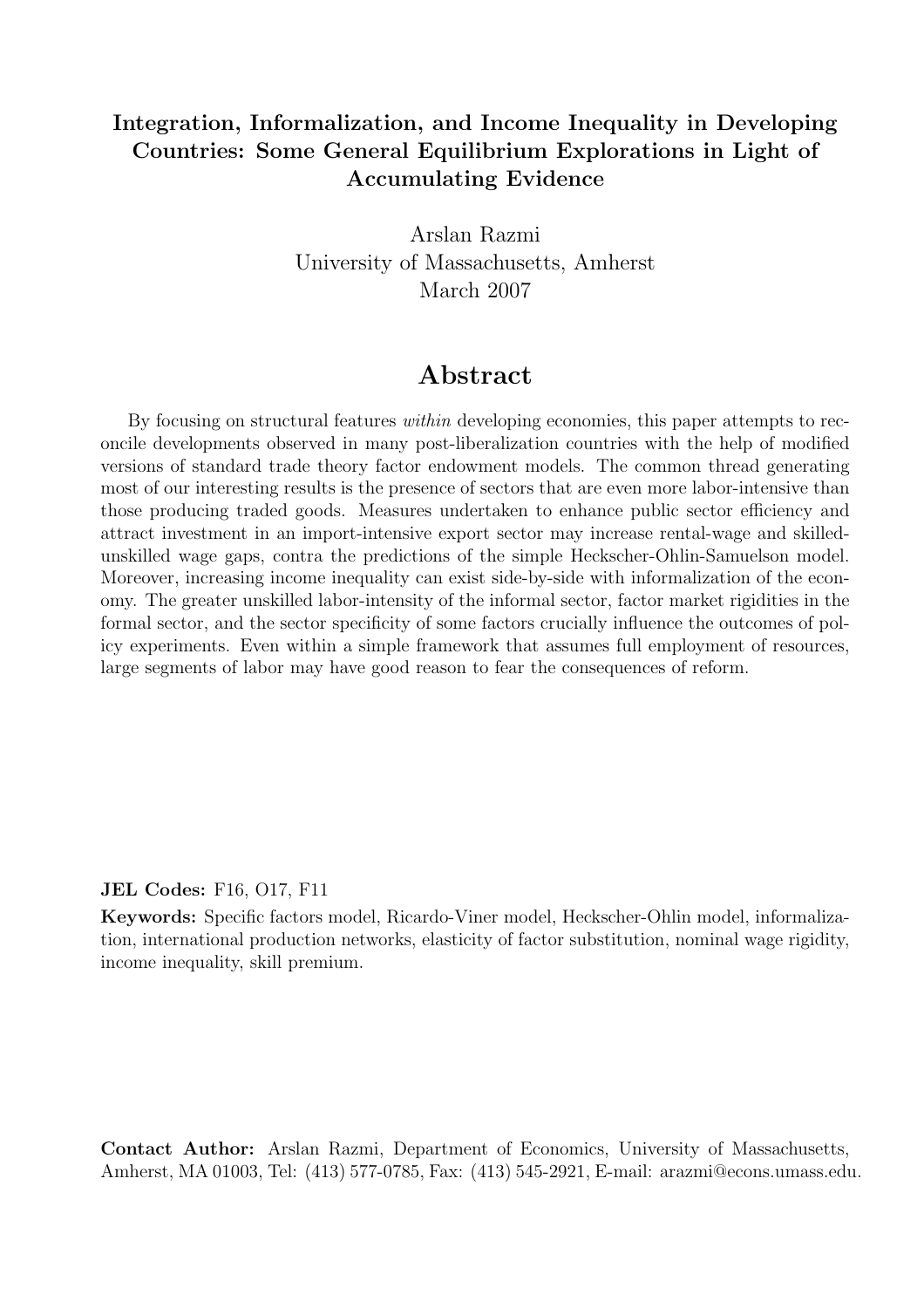### 1 Introduction and Background

Data from a number of developing countries indicate a trend toward informalization of economies.<sup>1</sup> The growing share of the informal sector at the expense of the formal sector raises serious questions and concerns. Moreover, given the increasing integration of developing countries into world markets the trend towards informalization is perhaps surprising. Such integration has often been accompanied by efforts to limit public spending and investment, to encourage private (foreign and domestic) investment to substitute for it, to enhance external competitiveness by limiting wage growth and/or inflation and through exchange rate targeting, and to provide special incentives for export-oriented production.

Concurrent with the rise of global integration and international production networks has been a rise in income inequality in many developing countries, both in terms of a rising gap between the wages of "skilled" and "unskilled" workers (the "wage-wage" gap or skill premium), and between capital and labor incomes (the "wage-rental" gap).<sup>2</sup> While these outcomes in capital- and skilled-labor abundant developed countries are consistent with the predictions of standard trade theory, the symmetric outcome in skill- and capital-scarce developing countries is not. A growing body of literature recognizes the role that the weakening position of labor unions and the relaxation of labor laws has played in the latter development, making it important to formally incorporate institutional considerations in related trade models.

This paper attempts to construct a partial explanation of these trends with the help of modified versions of the Heckscher-Ohlin-Samuelson (HOS) and Ricardo-Viner specific factors frameworks. The canonical form of these models take commodity prices as exogenously given. Changes in factor prices are then determined by commodity price changes and changes in

<sup>&</sup>lt;sup>1</sup>See Blunch *et al.* (2001), Heintz and Pollin (2003), Dev (2000), and Ghose (2003) for a detailed discussion. The share of formal sector employment in total employment is typically quite high in developing countries. For example, Dev (2000) cites a figure for India of 82.1 percent for manufacturing (and 91.1 percent of total employment in all sectors) in 1993-1994. Other countries report somewhat lower figures. For example, Agenor (1996) cites an average figure of more than 70 percent for developing countries. The share of the informal sector in total output can also be quite high. For example, Nagaraj (2004) reports a figure of 40 percent for India.

<sup>&</sup>lt;sup>2</sup>See, for example, Robbins (1996), Robbins and Gindling (1999), Arbache *et al.* (2004), Beyer *et al.* (1999), Sebastian and Sanguinetti (2003), Audley et al. (2004), and Harrison (2002). See Mishra and Kumar (2005) for contrary evidence for India. Cornia et al. (2004), World Bank (2007), and Goldberg and Pavcnik (2007) conclude that inequality has gone up in many if not most developing countries. The latter study also provides an excellent survey of the issues involved.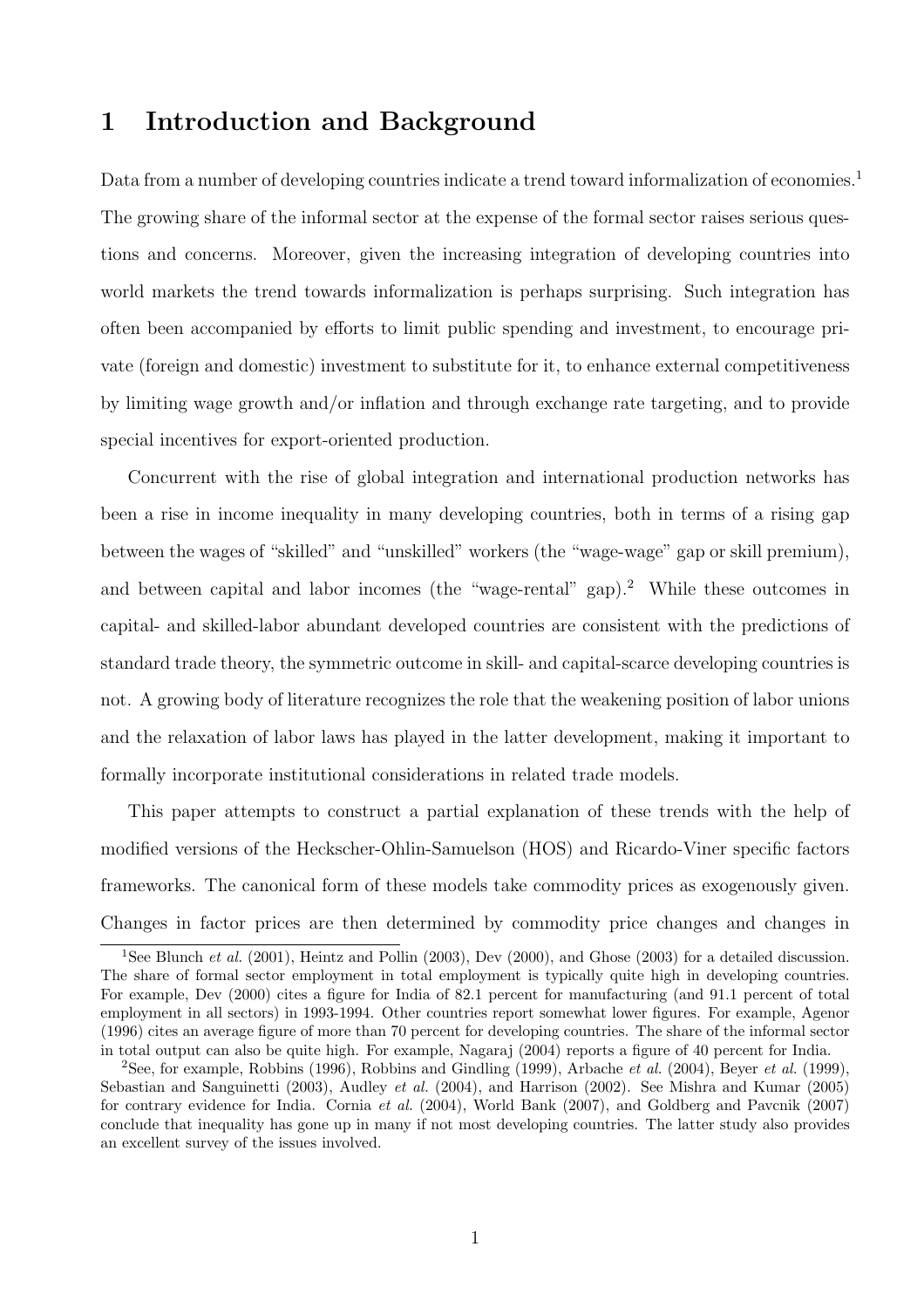(specific or mobile) factor endowments.<sup>3</sup> Our models, on the other hand, assume internationally determined prices for the traded commodity and internally determined prices for the nontraded and public sector commodities. The idea is to derive possible explanations for increasing informalization and income inequality in the presence of international integration, and in a general equilibrium framework. We do so while attempting to capture more closely the actual conditions that may prevail in the short to medium-run in many developing countries.

The last few decades have brought widespread vertical specialization (or disintegration) in the form of diversified international production networks.<sup>4</sup> Much of this specialization has involved production in export processing zones (EPZs), or other special areas created by governments by providing domestic and international firms sweeping incentives such as tax holidays, reduced tariffs on imported intermediates, suppression of trade union activity, and freedom from the detailed regulations that govern labor markets in the formal sector. As a result, according to UNCTAD (2002, p. 214), the proportion of manufactured exports produced in EPZs is over 95 percent in Mauritius and over 55 percent in Malaysia. In the Dominican Republic, EPZ exports account for over 80 percent of total exports and almost all manufactured exports. EPZ activities are generally concentrated in low value-added, high import intensity traditional manufacturing within vertically-integrated firms.

As mentioned earlier, the informal sector employs a substantial proportion of workers in many developing countries. It can be broadly defined as the relatively less organized and less regulated sector of the economy in which minimum wage laws and other forms of regulation are either completely absent or weakly implemented.<sup>5</sup> Since developing countries generally lack effective employment insurance schemes, being unemployed is a luxury that few can afford. The growth of the informal sector is, in many cases, likely therefore to be a consequence of slow job creation in the formal sector.<sup>6</sup> Moreover, multinational input supply chains and

<sup>&</sup>lt;sup>3</sup>The influence of factor endowments on factor prices of course partly distinguishes the specific factors model from the canonical  $2 \times 2 \times 2$  Heckscher-Ohlin model.

<sup>4</sup>This phenomenon is also sometimes called slicing of the value chain, outsourcing, vertical fragmentation, delocalization, and fragmentation.

<sup>&</sup>lt;sup>5</sup>We avoid here the controversies surrounding the precise definition of the term "informal sector."

<sup>&</sup>lt;sup>6</sup>In other words, high unemployment in many developing countries may co-exist with expanding (unregistered) employment in the informal sector. See, for example, Audley *et al.* (2004) and Unni and Raveendran (2007) for the cases of Mexico and India, respectively. See United Nations (2007) for a discussion of the relatively "jobless" growth patterns observed across several developing countries in recent decades.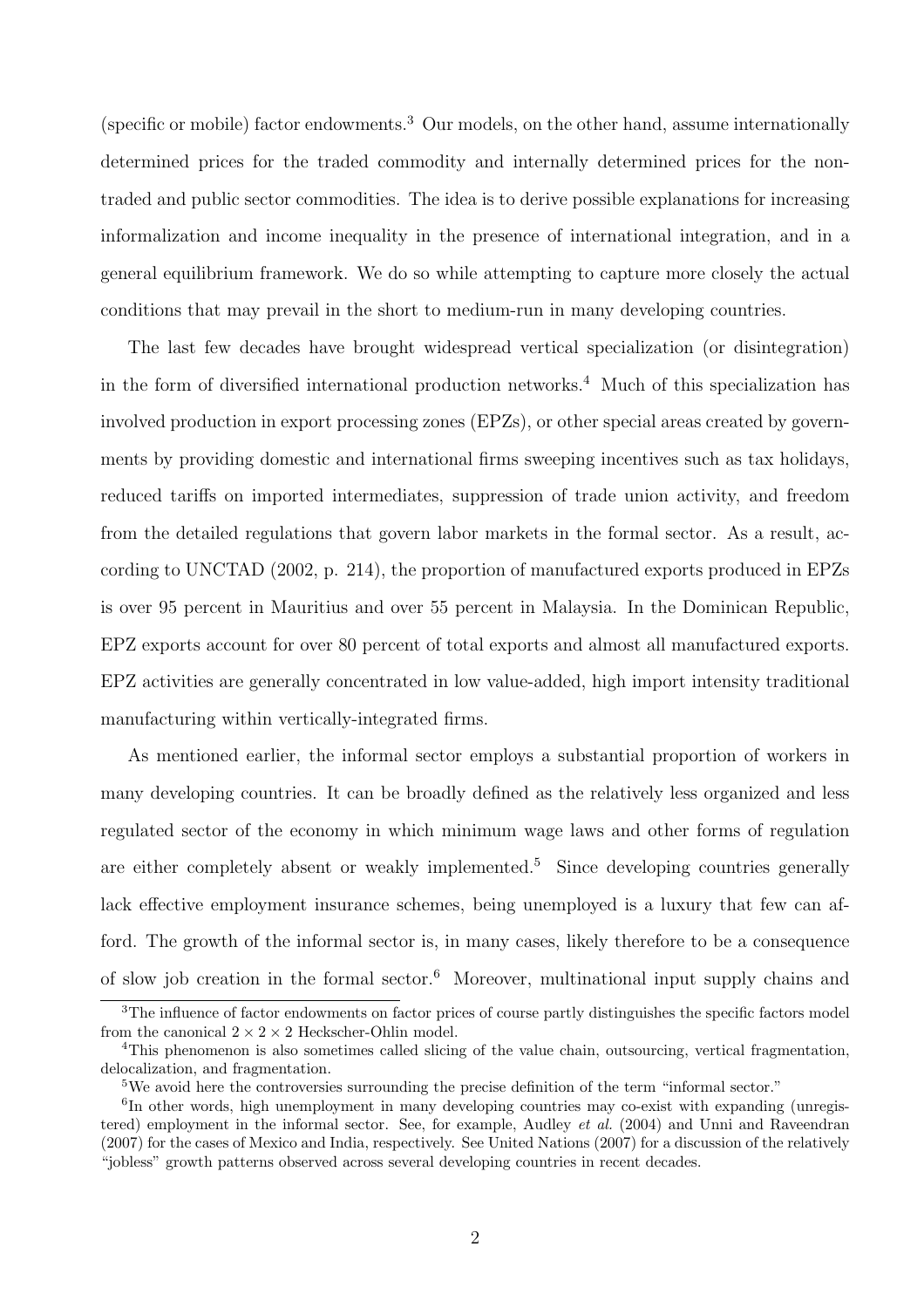production-sharing arrangements have significantly re-shaped the nature of the informal sector, large parts of which produce traded goods for international markets, either directly or through transnational corporations (TNCs) searching the globe for "flexible" low cost labor.<sup>7</sup> In many developing countries, a large share of the workforce in key export industries, including textiles, sportswear, garments, and electronics, work in export processing zones or even from their homes under informal employment arrangements.<sup>8</sup> Thus, to the extent that informal production chains increasingly operate in internationally competitive conditions, it is plausible to assume that these respond strongly to international price signals, either directly or through TNC intermediation. In other words, in an increasingly competitive environment, small-scale suppliers operate under conditions approximating perfect competition, and vie for increasing shares of global production networks as price-takers.<sup>9</sup>

Our discussion can be placed in a broader context. The growing income inequality observed in many countries has received significant attention in trade literature. However, existing literature has mainly focused on divergence between skilled and unskilled wages in industrialized countries, and has used the HOS framework as the point of departure. One important finding – that points to technical change as a major culprit behind rising inequality – has been that most of the increased inequality originated from resource shifts *within* industries rather than from shifts between them. A related implication is that trade-related Stolper-Samuelson effects have been relatively less important in influencing trends in factor returns.<sup>10</sup> In response, an interesting strand of literature has recently begun to look at the role of vertical disintegration in promoting wage-wage inequality in industrialized countries. Outsourced production of the relatively more unskilled labor-intensive intermediate inputs in developing countries, according to this argument, reduces demand for unskilled labor in industrialized countries via a fall in the relative price of these inputs, leading to a divergence in wages. Relatively little attention

<sup>7</sup>See for example, Carr and Chen (2002)

<sup>8</sup>See, for instance, Carr and Chen (2002). Rani and Unni (2004) present Indian data that demonstrates a decline in the employment elasticity of output in the formal sector and a simultaneous increase in the informal sector in the late 1990s and early 2000s, attributing the high growth in the informal sector to subcontracting arrangements with firms within and outside the country.

<sup>&</sup>lt;sup>9</sup>A related consequence is that informal sector workers compete for jobs and wages not only with other informal sector workers in the country, but also with informal sector workers across the globe.

<sup>&</sup>lt;sup>10</sup>See Berman *et al.* (1994) for example, which is one of the widely cited studies which suggest that most of the increased inequality between skilled and unskilled workers in the US and other countries came from within industry shifts caused by technical changes. The same logic can easily be extended to wage-profit inequality.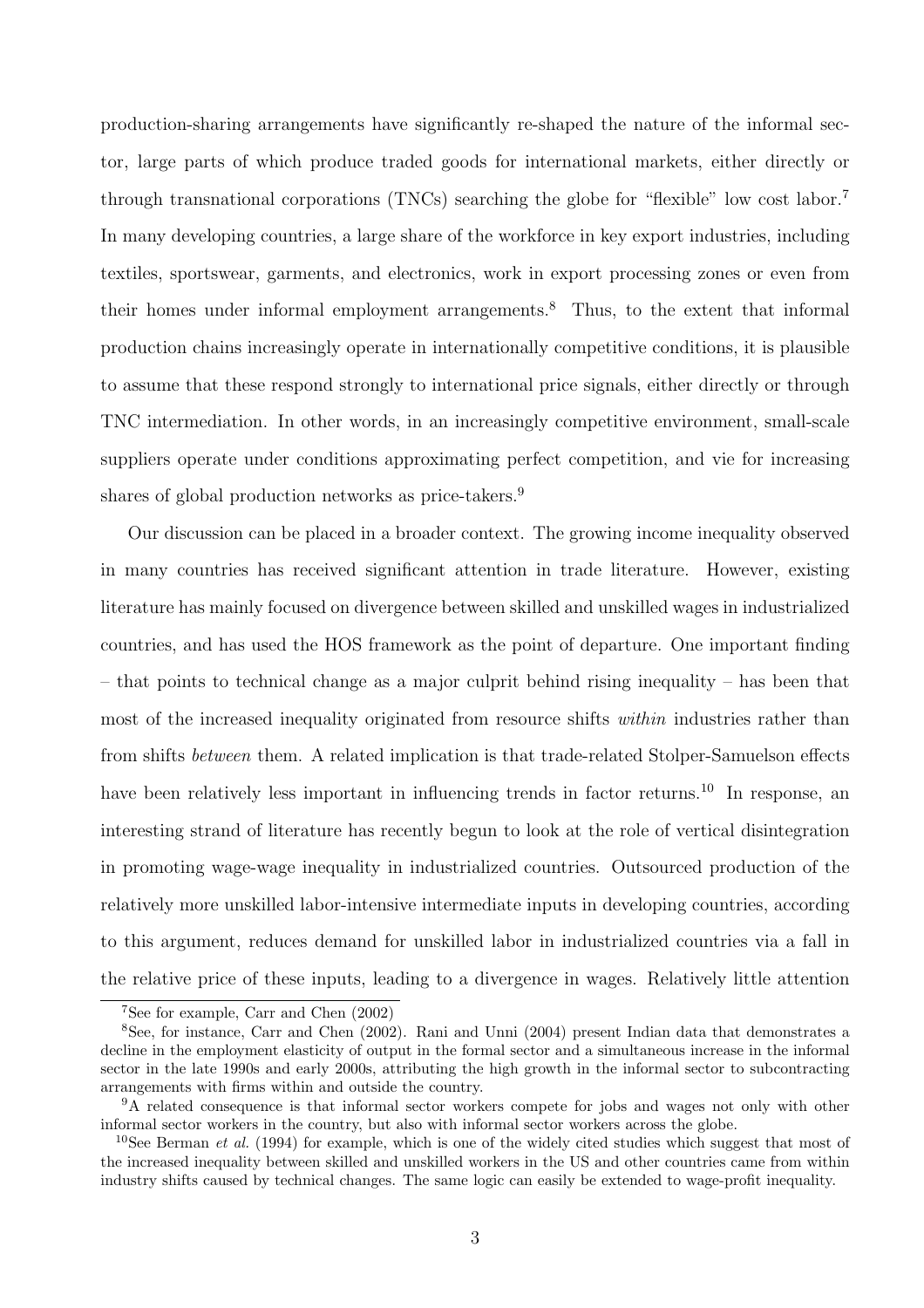has been given, however, to the developing country end of global supply chains.<sup>11</sup>

Davis (1996) suggests an interesting explanation for the contra Stolper-Samuelson results found for many developing countries. A country that is globally labor-abundant may yet be locally capital-abundant relative to other developing countries that have overlapping cones of specialization (i.e., with relatively similar factor endowments). Under certain assumptions, the HOS framework would predict growing wage-rental disparity for such a country. What becomes relevant for determining factor prices, in such a set-up, is a country's mix of factor endowments relative to other countries in its own cone. The paper assumes fully flexible wages and no labor market rigidities. Moreover, it focuses on trade in finished products and on wage-rental gaps.

Marjit (2003) explores the effects of trade liberalization on the informal sector wage in a general equilibrium framework, and finds that the informal wage may increase (and thus wag-wage and wage-rental inequality may decrease) in the presence of an expanding informal sector. The model assumes the use of domestically produced non-traded inputs in export production, which makes it less relevant to the analysis of export sectors which are integrated into international production networks, and which are usually quite intensive in the use of imported intermediate inputs.

In sum, our paper attempts to develop a few plausible explanations for reconciling the following developments observed in many developing countries in recent years:

- greater integration of developing countries into international trade and production networks,
- contraction of employment in the public sector and relatively timid overall employment creation in the formal sector,
- growing wage-wage and wage-rental gaps, and
- increasing informalization of the labor force

Following Marjit (2003), we turn the spotlight on domestic structures within developing

<sup>11</sup>Feenstra and Hanson (1997) develop a model that includes both North and South, but it is set in a longrun Heckscher-Ohlin framework with nationally mobile factors. Moreover, it ignores possible wage rigidity and structural differences between the formal and informal sectors in developing economies, and assumes that all prices are exogenously given. Finally, the study is limited to exploring wage-wage inequality.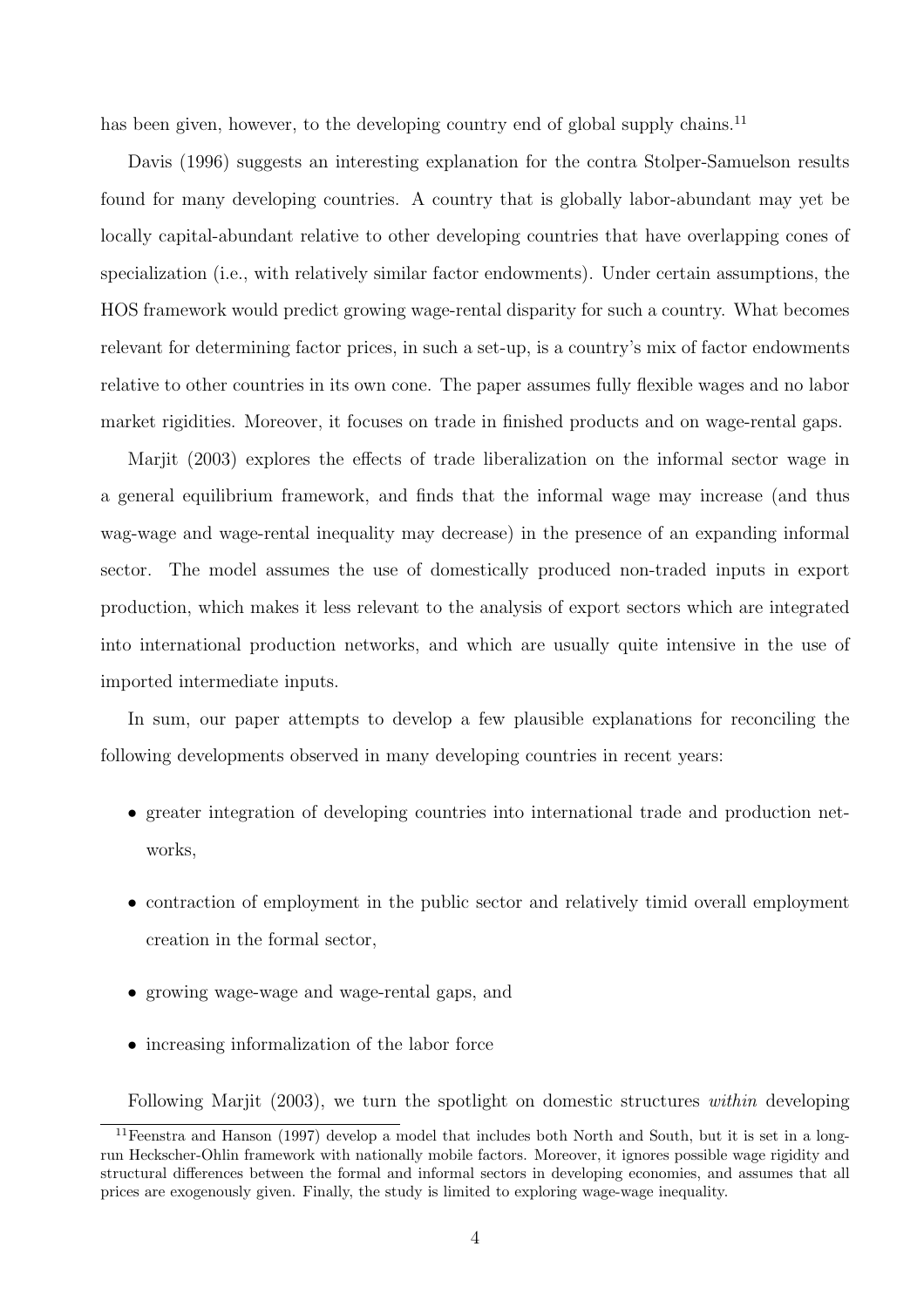economies. The three scenarios that we develop in the following sections assume factor market rigidities and labor market segmentation. The common thread that generates most of our interesting results is the (plausible) presence of sectors in the economy that are even more labor-intensive than the traded goods-producing sectors. Given the satisfaction of certain conditions, and assuming that the skilled part of the labor force is employed mainly in the formal sector, our policy experiments yield results that are consistent with the growing wage-wage and wage-rental gaps along with increased informalization of the workforce observed in many developing countries. Moreover, the results are consistent with the kind of within industry shifts mentioned earlier, the shift within the industry in this case being from production under formal arrangements to that under informal arrangements. Most importantly, we demonstrate that increased wage-wage and wage-rental inequality along with informalization may result from:

- 1. Labor retrenchment in the public sector.
- 2. The reduction of tariffs on intermediate inputs into a globally integrated export sector.

The intuition behind (1) and (2) can be stated succinctly. Consider first the former. Reduction of employment in the public sector releases labor resources, which get re-employed in the relatively labor-intensive private informal sector, which then expands at the expense of the private formal sector (the Rybczynski effect). The increased availability of labor in the private sector, however, also raises the rental-wage ratio, which has the effect of expanding the relatively less labor-intensive formal sector via factor substitution (the Heckscher-Ohlin effect). The net effect is increasing wage-wage and rental-wage inequality and, if the Rybczynski effect dominates, informalization.

Next consider (2) within a framework that includes traded and non-traded goods. The latter are produced in the informal sector while the former are produced in both the formal and informal sectors, with the traded informal sector assuming the form of an import-intensive export sector (or EPZ) embedded in international production networks. The effect of a reduction in tariffs on intermediates imported into the EPZ is to raise both returns to capital in the EPZ and informal sector wages. The resulting contraction of the formal traded sector puts downward pressure on demand for non-traded goods, and hence on unskilled wages. The overall impact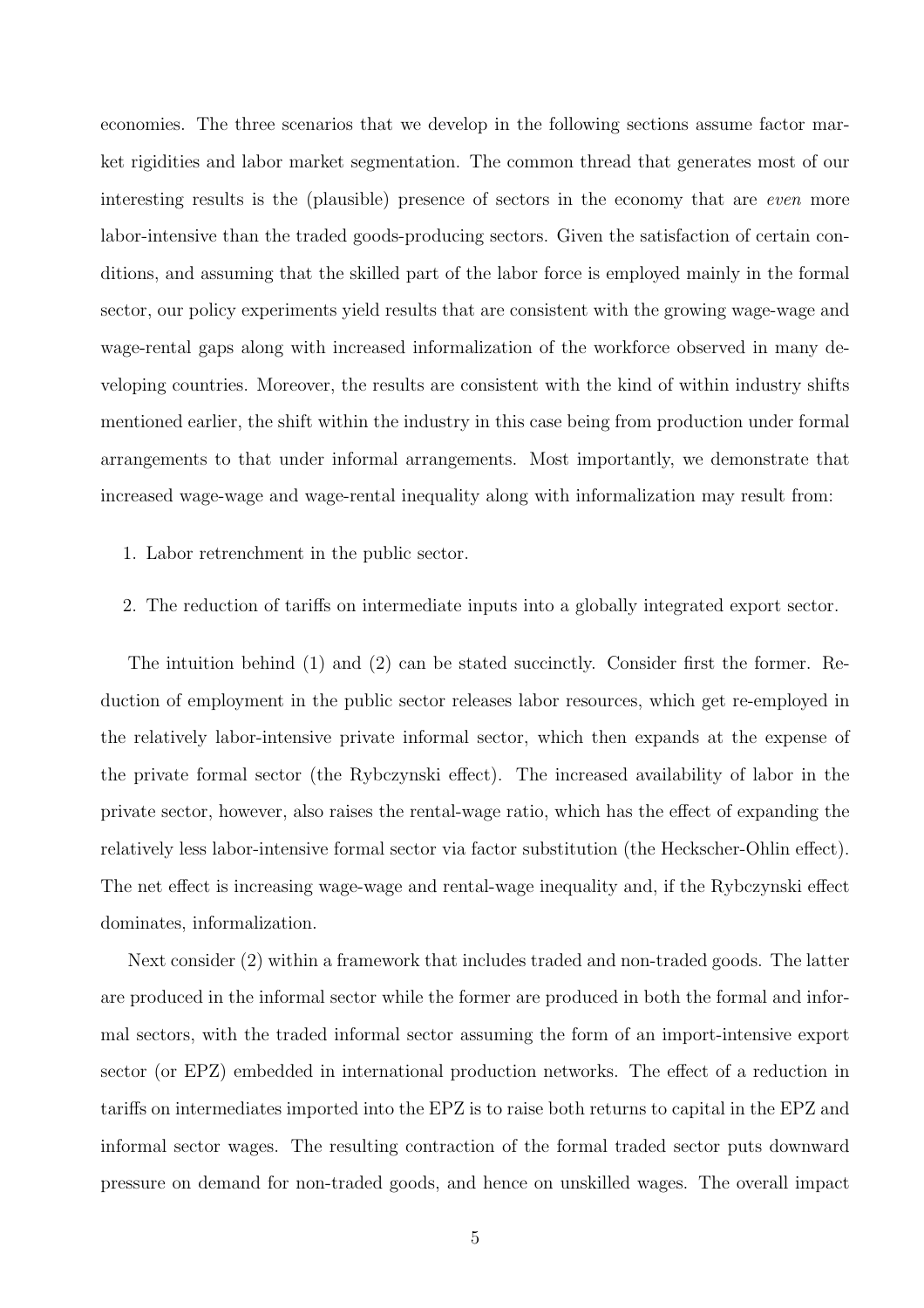is likely to be informalization, and, in the presence of sufficiently strong backward linkages between the formal and non-traded sectors, rising wage-wage and rental-wage inequality.

Table 1 defines the symbols employed in the following sections.<sup>12</sup> The next three sections develop the theoretical frameworks and relevant policy experiments. Section 4 concludes.

| Variable                                                                                                                                                                            | Description                                                                                |
|-------------------------------------------------------------------------------------------------------------------------------------------------------------------------------------|--------------------------------------------------------------------------------------------|
| $p_j$                                                                                                                                                                               | Price of sector j good, $j = F, G, I, N, Z$                                                |
| $a_{ij}$                                                                                                                                                                            | Unit factor coefficient for factor i in sector j, $i = K, L, S, T, U$                      |
| w                                                                                                                                                                                   | Returns to labor                                                                           |
| r, R                                                                                                                                                                                | Returns to capital                                                                         |
| $X_j$                                                                                                                                                                               | Output of sector $j$                                                                       |
| $\bar{L}, \bar{K}, \bar{T}, \bar{S}$                                                                                                                                                | Factor endowments                                                                          |
| $\lambda_{ij}$                                                                                                                                                                      | Fraction of factor $i$ employed in sector $j$                                              |
| $\theta_{ij}$                                                                                                                                                                       | Share of factor $i$ in sector $j$                                                          |
| $\sigma_j$                                                                                                                                                                          | Elasticity of factor substitution in sector $j$                                            |
| $\delta_{ij}$                                                                                                                                                                       | Measure of factor $i$ saved due to factor substitution (at unchanged output) in sector $j$ |
| Note: $\delta_{Kj} = \sigma_j \lambda_{Kj} \frac{\theta_{Lj}}{\theta_{Lj} + \theta_{Lj}}$ and $\delta_{Lj} = \sigma_j \lambda_{Lj} \frac{\theta_{Kj}}{\theta_{Lj} + \theta_{Lj}}$ . |                                                                                            |

Table 1: Variable definitions

Note:  $\delta_{Kj} = \sigma_j \lambda_{Kj} \frac{\theta_{Lj}}{\theta_{Lj} + \theta_{Kj}}$ and  $\delta_{Lj} = \sigma_j \lambda_{Lj} \frac{\theta_{Kj}}{\theta_{Lj} + \theta_{Kj}}$ 

## 2 Scenario 1: An Economy With a Public Sector, a For-

### mal Sector, and an Informal Sector

Many developing countries have curtailed employment in their public sectors as part of structural reforms in recent years.<sup>13</sup> Moreover, at least some developing (and industrialized) countries have attempted to pursue wage suppression through weakening unions and deregulating labor markets in the formal sector, often with the objective of enhancing international competitiveness through lower production costs.<sup>14</sup>

Consider a small economy which has a significant public sector along with a private sector. The private sector, in turn, consists of formal and informal segments. The public and formal private sectors employ skilled labor while the informal sector mainly employs the less skilled part of the labor force. Skilled workers prefer stable jobs in the formal sector and settle for informal jobs only as a fall back option. The nominal wage in the formal sector, which is assumed to

 $12$ Most of the notation employed here is well-known from Jones (1965).

<sup>&</sup>lt;sup>13</sup>See United Nations (2005) for an exploration of the links between public sector retrenchment and informalization in developing economies undergoing structural adjustment.

<sup>&</sup>lt;sup>14</sup>See UNCTAD (2003) for a discussion of "wage suppression" in recent decades in developing countries.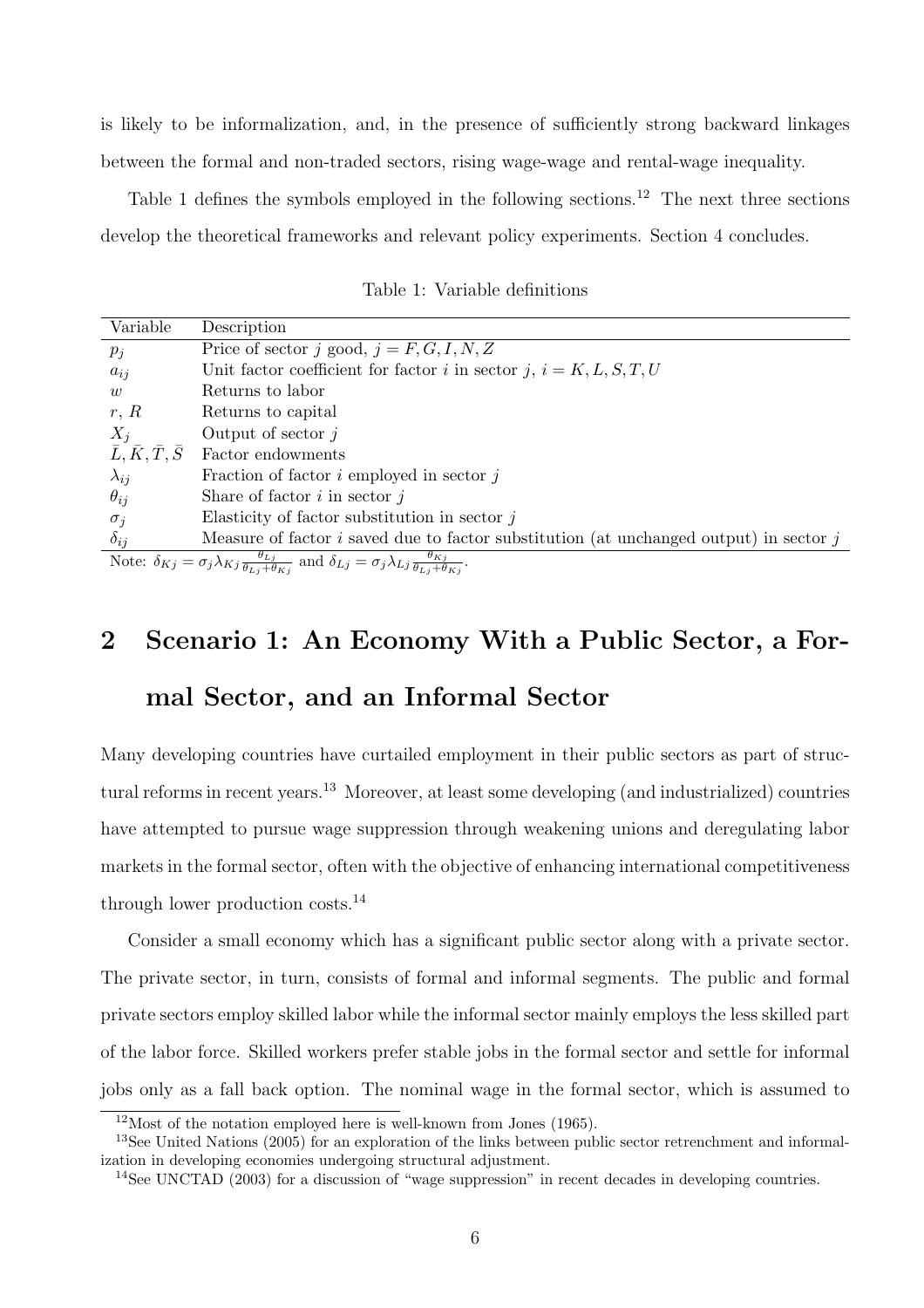be equal to that in the public sector but higher than that in the informal sector, is settled through contract negotiations. The wage in the informal sector, on the other hand, is flexible and determined by market conditions (i.e., supply and demand given international commodity prices). The public sector produces a good,  $G$ , which serves as an input (infrastructure, services, utilities, etc.) for the private formal sector, while the formal and informal sectors produce traded goods, F and I, respectively, for domestic and international markets. The price of the formal and informal sector goods are therefore, internationally given. The supply of the public sector good is assumed to be inelastic in the short run – reflecting the determination of output through non-market, policy-based considerations – and its pricing is cost-based. The production function is neoclassical, exhibiting constant returns to scale with diminishing returns to individual factors. Due to factor substitutability, the unit factor coefficients are functions of relative factor returns.<sup>15</sup> Commodity and factor markets are perfectly competitive. Capital is assumed to be mobile between the private sectors so that returns are equalized. The informal sector is assumed to be labor-intensive relative to the formal sector.

Price determination can be expressed concisely with the help of the following equations:

$$
a_{LG}\bar{w} = p_G \tag{1}
$$

$$
a_{LF}\bar{w} + a_{KF}r + a_{GF}p_G = p_F \tag{2}
$$

$$
a_{LI}w + a_{KI}r = p_I \tag{3}
$$

The full employment conditions can be expressed as follows:

$$
a_{LG}X_G + a_{LF}X_F + a_{LI}X_I = \bar{L}
$$
\n<sup>(4)</sup>

$$
a_{KF}X_F + a_{KI}X_I = \bar{K}
$$
\n<sup>(5)</sup>

Finally, the inelastic supply of public sector output implies that:

$$
X_G = \bar{X}_G \tag{6}
$$

where  $\bar{w}$  is the (negotiated) nominal wage in the public and formal sectors.  $a_{GF}$  is assumed to be fixed for simplicity.

Suppose the public sector pursues efficiency and competitiveness through the retrenchment of "excess" labor. The appendix provides a detailed mathematical treatment. Equations (1)-(3),

<sup>&</sup>lt;sup>15</sup>For example,  $a_{iF} = a_{iF}(\bar{w}, r)$ .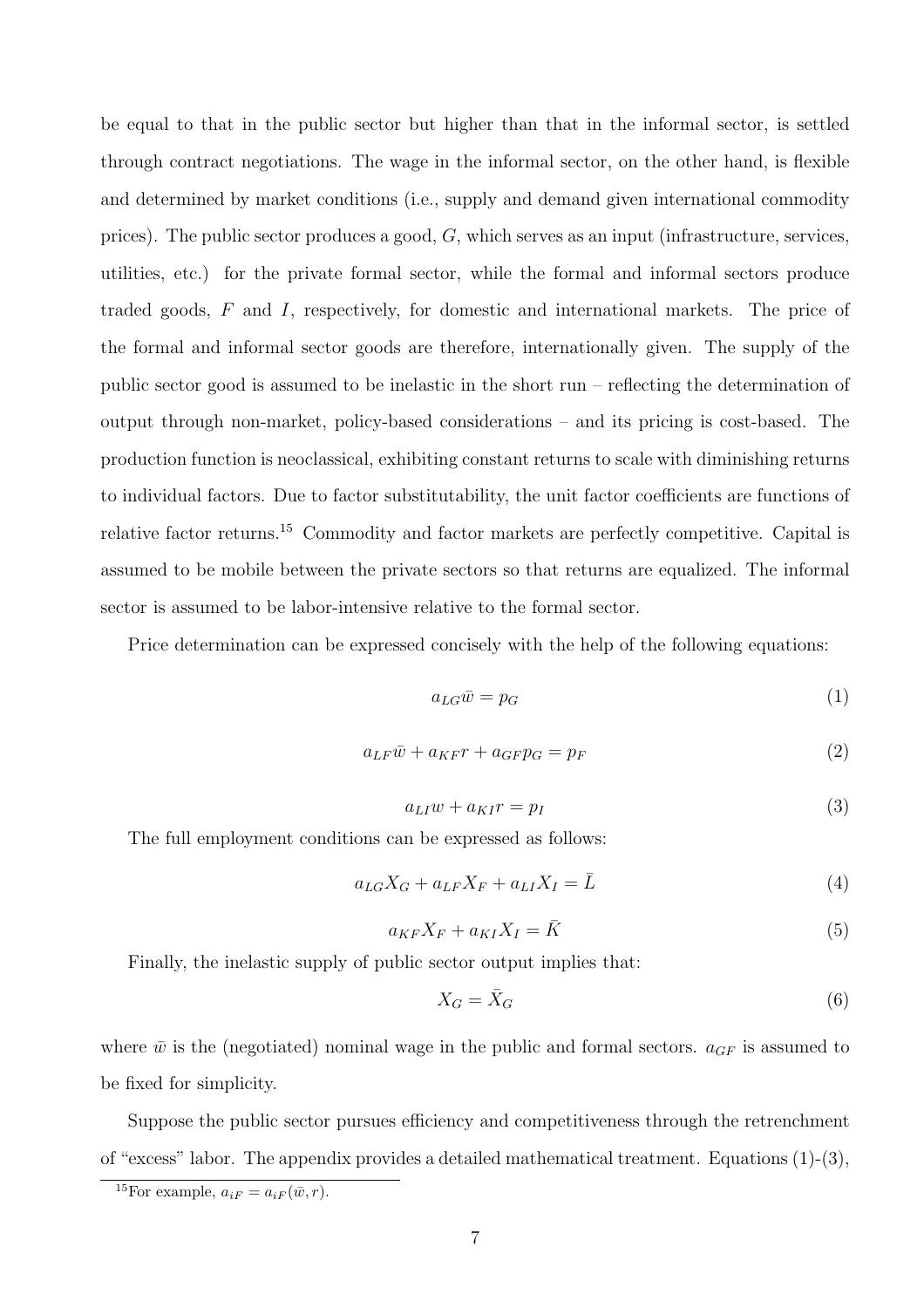determine changes in  $p_G$ , w, and r. Equations (4)-(6) determine the changes in sectoral outputs,  $X_F$  and  $X_I$ . The structure of the model dictates that factor returns are independent of factor endowments.<sup>16</sup> The reduction in public sector employment achieves the objective of making the public sector more efficient (i.e., it lowers costs of production), creating temporary rents in the formal sector, the effect of which is to raise the returns to capital in both private sectors. With internationally given commodity prices, the informal sector wage must fall, increasing both  $r-w$ and  $\bar{w}$ -w inequality. Moreover, r- $\bar{w}$  inequality rises as well. The effect of the higher rental-wage ratio in both private sectors is to cause substitution in production towards labor. This effect, which we call the "Heckscher-Ohlin" effect, requires, given the full employment assumption, that the formal sector expand at the expense of the informal sector. The "Rybczynski effect" of the release of labor resources from the public sector, on the other hand, operates to expand the more labor-intensive informal sector. Assuming for simplicity that factor substitution is onerous in the formal sector (due to labor regulations, prohibitions on firing workers without just cause, the greater cost of retraining skilled workers, etc.),<sup>17</sup> the formal sector shrinks and the informal sector expands, if the following conditions are satisfied, respectively:

$$
\frac{\lambda_{LG}}{\lambda_{LI}} > \sigma_I \frac{\theta_{GF}}{|\theta_1|}
$$

$$
\frac{\lambda_{LG}}{\lambda_{LI}} > \sigma_I \frac{\theta_{GF}}{|\theta_1|} \left[ 1 + \frac{\theta_{LI} |\lambda_1|}{\lambda_{LI} \lambda_{KF}} \right]
$$

where  $|\theta_1| = \theta_{KF} \theta_{LI} > 0$  and  $|\lambda_1| = \lambda_{LF} \lambda_{KI} - \lambda_{LI} \lambda_{KF} < 0$ , the latter sign assuming that the informal sector is labor-intensive relative to the formal sector. The condition for informalization following public sector retrenchment can be concisely expresses as:

$$
\frac{\lambda_{LG}}{\lambda_{LI}} > \sigma_I \frac{\theta_{GF}}{|\theta_1|} \left[1 + \frac{\theta_{LI} |\lambda_1|}{\lambda_{LI}} \right]
$$

In other words, the Rybczynski effect dominates if the initial share of the labor force employed in the public sector is large enough to offset the effects of factor substitution in the informal sector.<sup>18</sup>

 $^{16}{\rm The\ framework}$  has a HOS flavor in this sense.

<sup>17</sup>Rani and Unni (2004), for example discusses the difficult nature of factor substitution in the formal or organized sector in India.

 $18$ Notice that, since the informal sector is relatively labor-intensive, the second condition is very likely to be satisfied if the first one is.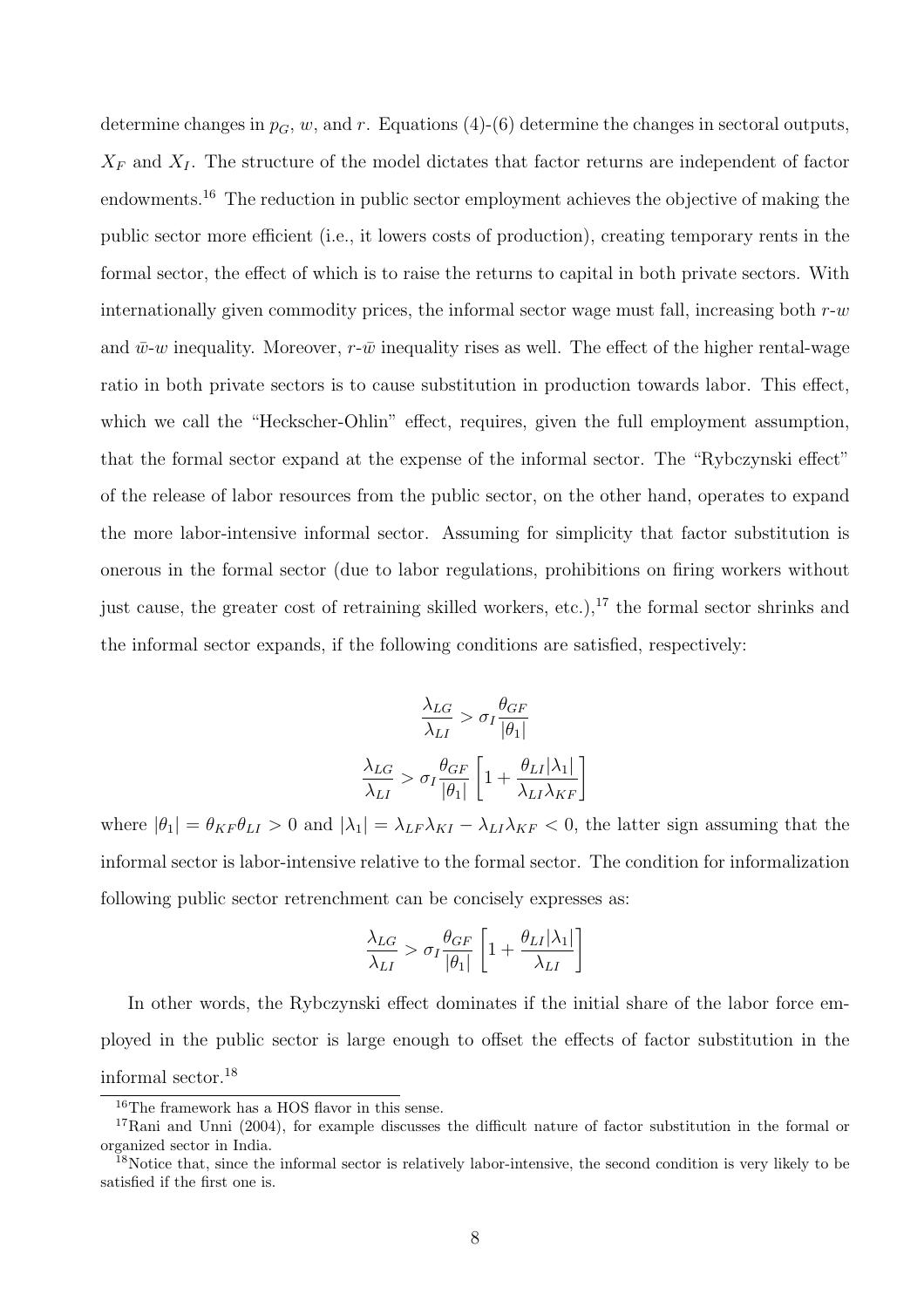On a related interesting note, wage suppression in the public sector has similar effects on rental-wage and (possibly) wage-wage gaps,<sup>19</sup> but leads to an *expansion* of the formal sector. The intuition is simple. In this case, there is no release of labor resources from the public sector, and hence no Rybczynski effect. The formal sector unambiguously expands.

In sum, labor retrenchment in the public sector leads to: (i) a growing gap between the returns to capital and labor and between the nominal wage in sectors dominated by skilled and unskilled workers, and (ii) if the initial fraction of the workforce employed in the public sector is sufficiently high, informalization of the economy. Wage suppression in the public sector, on the other hand, leads to (i), but not (ii).

## 3 Scenario 2: An Economy With Traded and Non-Traded Sectors

As mentioned earlier, a number of developing countries now have a major presence of EPZs or other special export-oriented zones in their traded goods sectors. Being part of a broader exportled growth strategy, these zones are often integrated into international production networks, and produce manufactured products (such as clothing and apparel, footwear, and consumer durables) which have a heavy imported intermediate content. Moreover, these intermediates are often subjected to minimal tariffs, such tariff concessions being employed to attract foreign and domestic investment in the export sector. Firms in the EPZs often have relatively weak backward linkages to the rest of the economy, and act as "enclaves" of production for export. Labor regulations are much weaker, and unions prohibited as an incentive for firms.<sup>20</sup>

Our next two policy experiments focus on the effects of tariff concessions for EPZs under alternative scenarios.<sup>21</sup>

<sup>&</sup>lt;sup>19</sup>It can be shown that:  $\hat{w} = \frac{\bar{w}}{w} \frac{a_L F a_{KL}}{a_L F a_{KL}} \hat{w}$ . Thus, the higher the initial  $\bar{w}$ -w gap, the higher the likelihood that It can be shown that.  $w = w a_{L1} a_{KF} w$ . Thus, the higher the linear  $w$ -w gap, the higher the likelihood that w will fall more than proportionately relative to  $\bar{w}$ ). The effect of wage suppression on the skill premium is, therefore, path dependent. See the Appendix for a more detailed mathematical treatment.

<sup>&</sup>lt;sup>20</sup>See United Nations (2005) for a discussion of the role of informal employment in multinational production networks and EPZs.

<sup>21</sup>Note that we use the term "EPZ" here in a generic sense for an import-intensive export-oriented sector.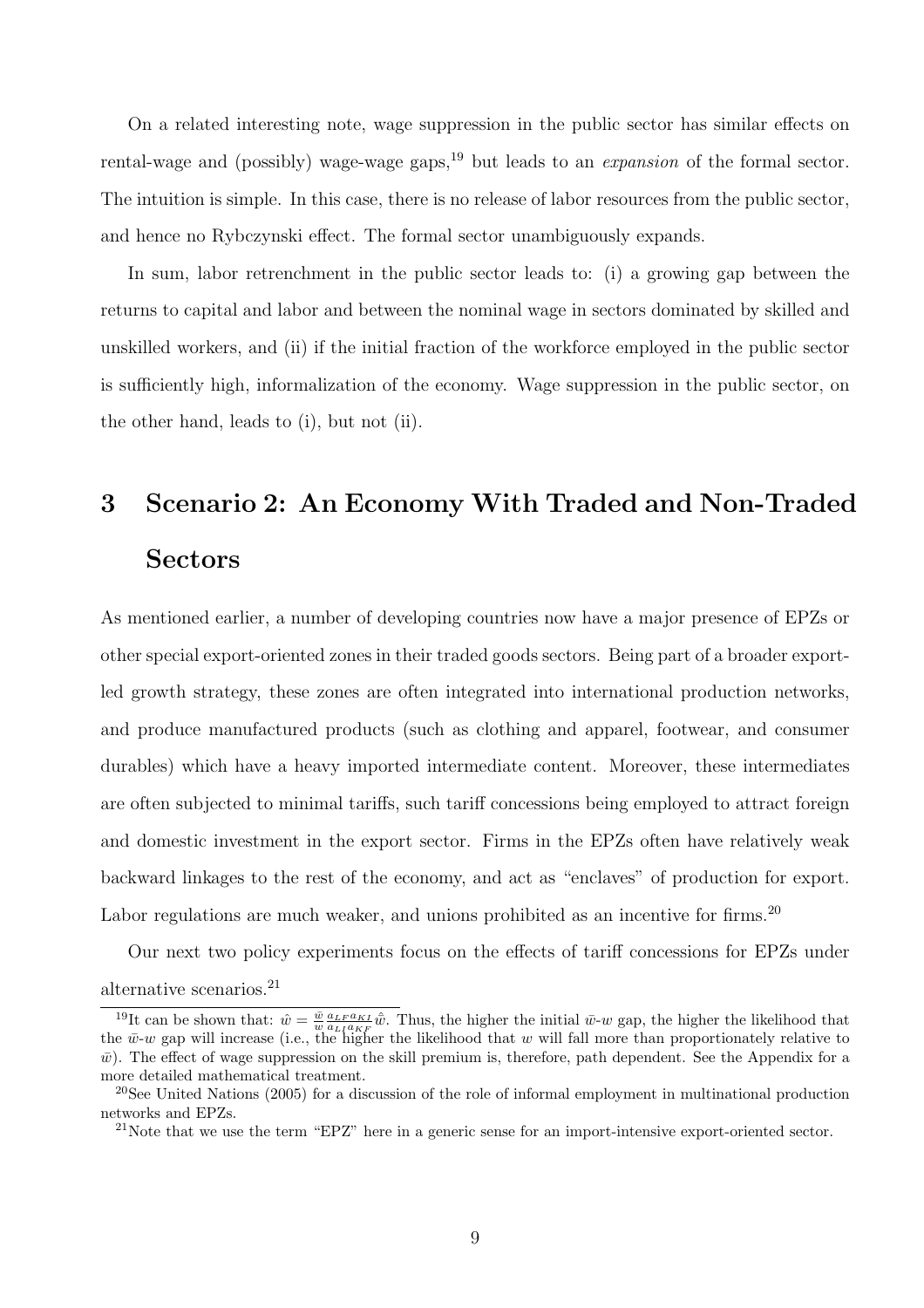#### 3.1 When Factor Substitution is Limited to the Traded Sectors

Consider a stylized developing economy consisting of a traded goods producing sector and a non-traded goods producing sector. The traded sector, in turn, consists of a formal/organized sector,  $F$ , and an EPZ,  $Z$ . The formal sector mostly employs skilled workers at contracted wages that are higher than those in the EPZ. The latter hires mostly unskilled workers who, in the absence of unions or contracts, work in an informal setting with flexible wages. The nontraded sector, which uses labor only, acts as an alternative employment option for the unskilled portion of the labor force. The same assumptions are made about the production function as in Section 2. While the formal sector uses domestic intermediates, the EPZ uses imported intermediates, both in fixed proportions. Factor supplies are assumed to be given, as are the prices of the traded goods. The price of the non-traded good, on the other hand, is determined by demand conditions in the formal sector. Capital has the option of moving between the two traded goods producing sectors, but, due to the different nature of their output, not between the non-traded and traded sectors.

Production takes place under perfectly competitive conditions.

$$
a_{LF}\bar{w} + a_{KF}R + a_{NF}p_N = p_F \tag{7}
$$

$$
a_{LZ}w + a_{KZ}R + a_{MZ}p_M = p_Z \tag{8}
$$

$$
a_{LN}w = p_N \tag{9}
$$

Full employment implies the following conditions:

$$
a_{KF}X_F + a_{KZ}X_Z = \bar{K}
$$
\n<sup>(10)</sup>

$$
a_{LF}X_F + a_{LZ}X_Z + a_{LN}X_N = \bar{L}
$$
\n<sup>(11)</sup>

The zero excess demand condition for the non-traded sector can be expressed as follows:

$$
ED(X_N) = X_N^d - X_N^s = 0\tag{12}
$$

where  $X_N^d$  and  $X_N^s$  denote the demand for and supply of non-trade goods, respectively. The competitive commodity market conditions yield solutions for the factor prices and  $p<sub>N</sub>$ . The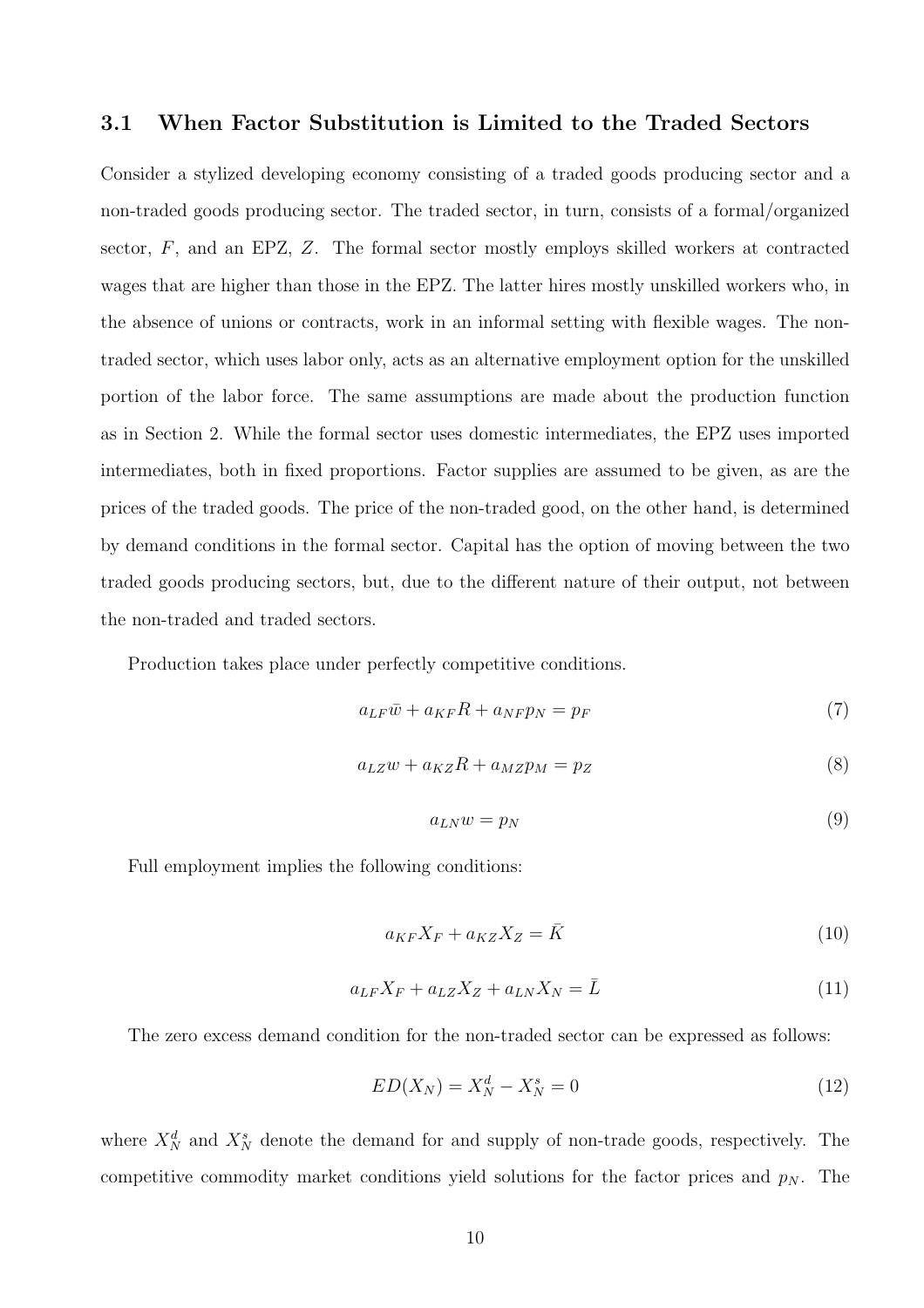two full employment conditions in combination with the zero excess demand condition for the non-traded good determine sectoral outputs.

Now consider the consequences of concessions for the EPZ in the form of lower import tariffs. A lower intermediate input price translates into higher returns to capital in the EPZ, leading to capital inflows from the formal sector. To understand the change in sectoral outputs, consider first the effect on factor incomes. The decline in  $p_M$  puts upward pressure on both EPZ returns to capital and the informal sector wage. However, the resulting contractionary pressure on formal sector output puts downward pressure on the price of non-tradables. It can be shown that if backward linkages between the formal sector and the non-tradable sector are sufficiently strong,<sup>22</sup> then the returns to capital in the traded sector rise, while the price of non-tradables and informal sector wage decline.

To grasp the effects on sectoral outputs, it is useful to again break these down into two channels: the Heckscher-Ohlin effect of the shift in income towards capital in the traded sector is to expand the more capital-intensive (formal) sector via factor substitution. However, the Rybczynski effect of the release of any labor from the non-traded sector is to expand the EPZ at the cost of the formal sector. It can be demonstrated that as long as  $\lambda_{KZ} > \lambda_{LZ}$ , that is, the fraction of total capital that is employed in the EPZ is greater than the fraction of total labor that is employed in the EPZ, the latter expands at the cost of the formal and non-traded sectors. Considering that the non-traded informal sector typically employs a large proportion of domestic labor in developing countries, this assumption is quite plausible.

In sum, a decline in the imported intermediate price leads, in the presence of strong backward linkages between the formal and domestic non-traded sectors, to: (i) a growing gap between the returns to capital and labor and between the nominal wage in sectors dominated by skilled and unskilled workers, and (ii) if the initial fraction of the workforce that is employed in the EPZ is sufficiently low, informalization of the economy.

<sup>&</sup>lt;sup>22</sup>In mathematical terms,  $\frac{\theta_{NF}}{\theta_{KF}} > \frac{\theta_{LZ}}{\theta_{KZ}}$ .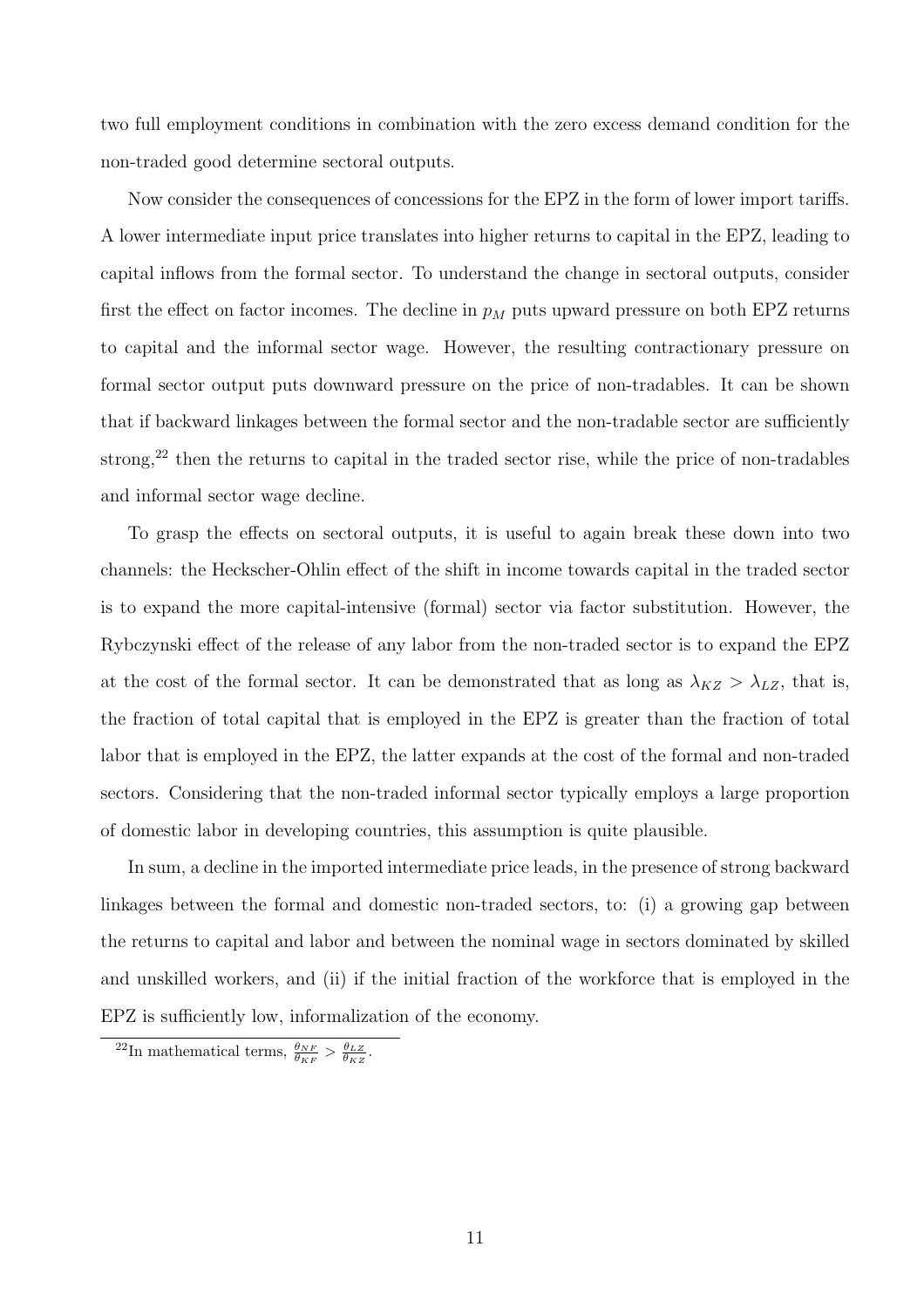#### 3.2 When Factor Substitution Takes Place in All Sectors

Finally, consider another stylized developing economy similar to the one in Section 3.1 with the difference that the informal traded sector employs capital,  $T$ , in addition to labor. We assume, in order to make the analysis tractable, that skilled workers are specific to the formal sector while unskilled labor is specific to the other two sectors. Again, the prices of the traded goods are assumed to be internationally set. The price of the non-traded good, on the other hand, is determined by excess demand conditions.<sup>23</sup> Capital has the option of moving between the two traded goods producing sectors, but, due to the different nature of their output, not between the non-traded and traded sectors.

Production takes place under perfectly competitive conditions.

$$
a_{SF}\bar{w}_S + a_{KF}R + p_N a_{NF} = p_F \tag{13}
$$

$$
a_{UZ}w_U + a_{KZ}R + a_{MZ}p_M = p_Z \tag{14}
$$

$$
a_{UN}w_U + a_{TN}r = p_N \tag{15}
$$

where  $\bar{w}_S$  and  $w_U$  are the skilled and unskilled labor wages. Full employment and zero excess demand for the non-traded good imply the following conditions:

$$
a_{SF}X_F = \bar{S}
$$
 (16)

$$
a_{TN}X_N = \bar{T} \tag{17}
$$

$$
a_{KF}X_F + a_{KZ}X_Z = \bar{K}
$$
\n<sup>(18)</sup>

$$
ED(X_N) = X_N^d - X_N^s = 0
$$
\n(19)

The competitive commodity market conditions yield three equations in four unknowns,  $R, r, w_U$ , and  $p_N$ . The three full employment conditions determine sectoral outputs, which in combination with the zero excess demand condition for the non-traded good and the competitive market equations yield reduced form solutions for the entire system. Put differently, equation

<sup>&</sup>lt;sup>23</sup>Note that, due to factor substitution, the supply of the non-traded good changes directly with price, unlike the case in Section 3.1.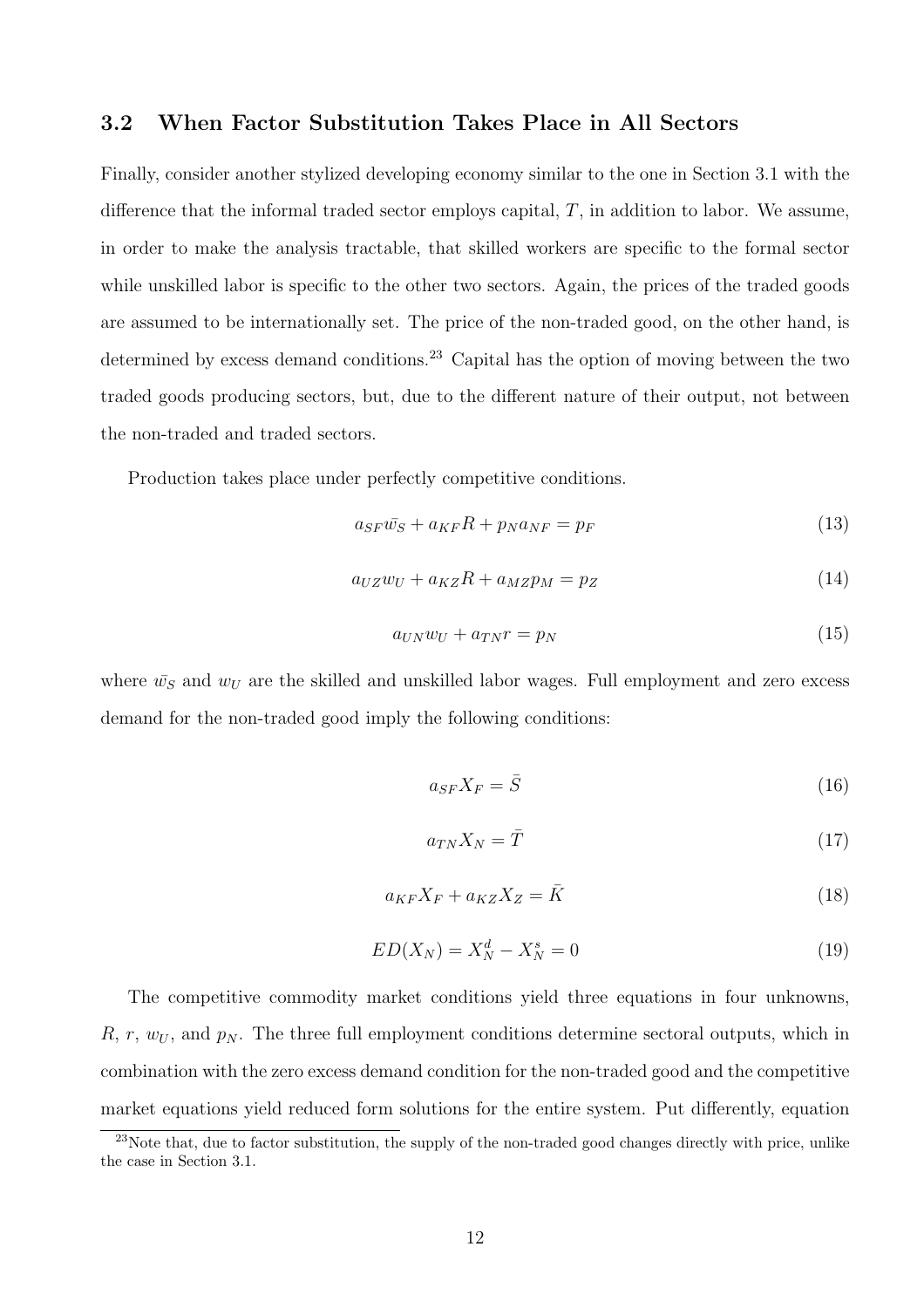(13) determines R for a given  $P_N$ . Equation (14) then determines  $w_U$ , which in turn determines r via equation (15). We assume that a unique price level, say  $P_N = P_N^E$ , exists that clears the non-traded market.<sup>24</sup>

Now consider again the consequences of reduced tariffs on EPZ imports. A lower intermediate input price translates into higher returns to capital in the EPZ, leading to capital inflows from the formal sector, which shrinks as a result. The effect on the unskilled wage depends on the change in sectoral outputs and the price of the non-traded good. Again, the detailed algebra has been relegated to the appendix. However, it can be shown that if:

$$
\sigma_F \theta_{KF} \theta_{NF} \theta_{UZ} \theta_{TN} + \sigma_N \theta_{UN} (1 - \theta_{NF}) (\theta_{KZ} \theta_{NF} - \theta_{KF} \theta_{UZ}) > 0
$$

then the EPZ expands at the expense of the other sectors, and the  $r-w$  gap increases. Also, the return to capital in the non-traded sector declines.<sup>25</sup> Furthermore, if in addition,

$$
\frac{\sigma_N}{\sigma_F} > \left(\frac{\theta_{NF}}{1-\theta_{NF}}\right) / \left(\frac{\theta_{UN}}{1-\theta_{UN}}\right)
$$

then the  $\bar{w}$ -w gaps increases as well. For the first condition to be satisfied, it is sufficient that  $(\theta_{NF}/\theta_{KF}) > (\theta_{UZ}/\theta_{KZ})$ , that is, that the formal sector have sufficient backward linkages to the non-traded sector. The second condition requires that factor substitutability in the non-traded sector relative to that in the formal sector be greater than the cost share of the non-traded input in the formal sector relative to that of unskilled labor in the non-traded sector, which is quite plausible (assuming relatively low factor substitutability in the formal sector).

Perhaps the conditions are better explained intuitively. A decline in intermediate input costs leads to temporary rents in the EPZ, putting upward pressure on both returns to traded sector capital and unskilled wages. However, the shrinkage of the formal sector, and the resulting decline in the non-traded commodity's price puts downward pressure on the unskilled wage. The net effect on the latter is ambiguous, and is likely to be negative the higher the intensity of domestic input use in the formal sector.

Assuming zero factor substitutability in the formal sector (for reasons discussed in Section 2) leads to similar results in terms of factor returns and informalization under the condition

 $^{24}$ Notice that this framework has a Ricardo-Viner specific factors flavor unlike the previous two frameworks.

<sup>&</sup>lt;sup>25</sup>Tariff concessions for imported intermediates, therefore, create a conflict of interest between owners of capital in the traded and non-traded sectors.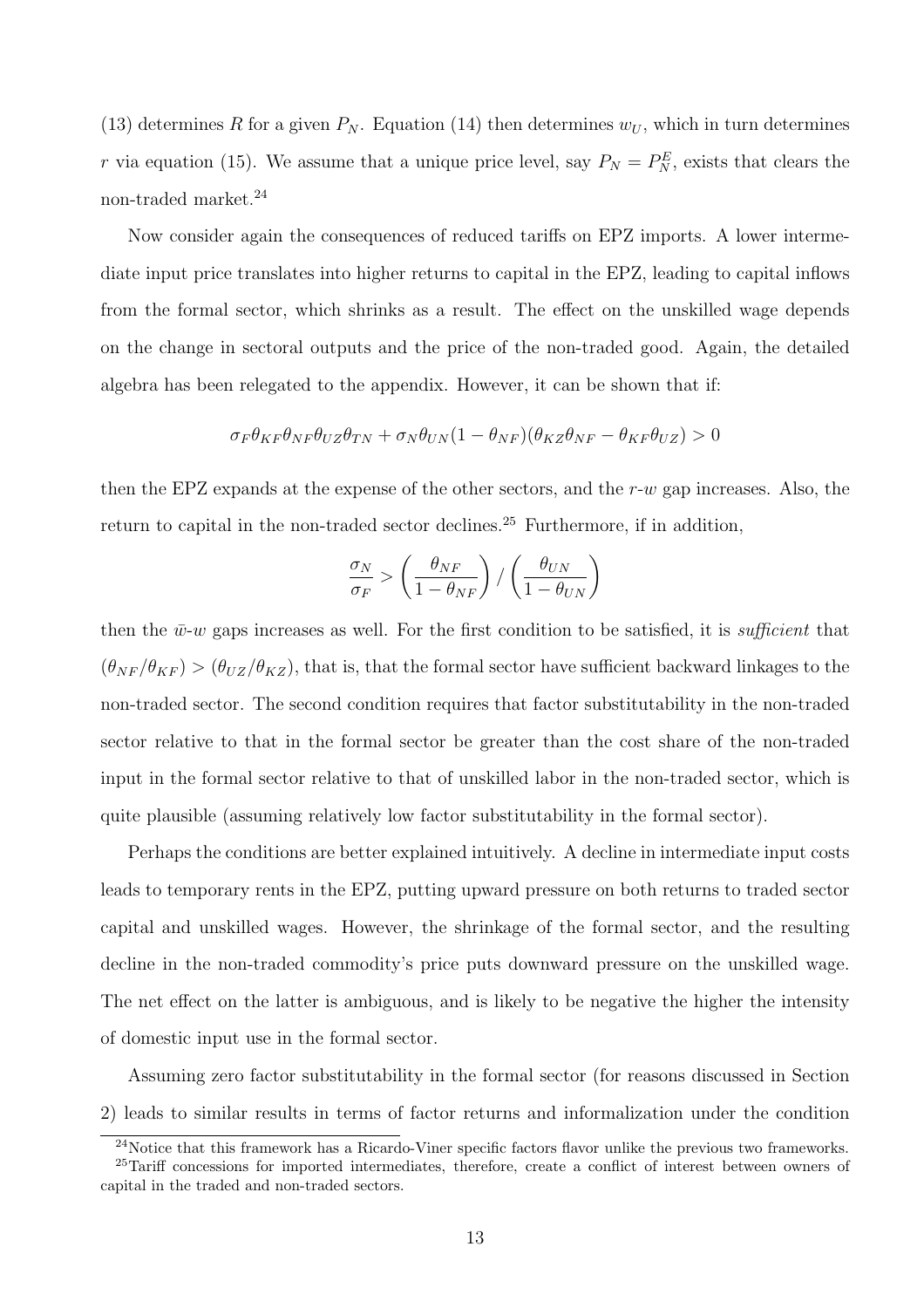that  $(\theta_{NF}/\theta_{KF}) > (\theta_{UZ}/\theta_{KZ})^{26}$ 

In sum, given the satisfaction of certain conditions, a decline in imported input prices in the EPZ leads to both a growing gap between returns to traded sector capital and labor and between skilled and unskilled wages, in addition to resulting in informalization of the economy.

### 4 Concluding Remarks

We have attempted to contribute to reconciling some developments observed in post-liberalization, post-reform decades in many developing countries. In particular, we have developed plausible scenarios in which growing wage-wage and wage-rental disparities can co-exist with informalization and/or retarded formal sector job creation following measures to attract export-oriented investment and to make the public sector more efficient. We demonstrate, with the help of three relatively simple frameworks, that such measures can contribute to informalization, in addition to creating conflicts between capital and labor as well as skilled and unskilled labor.<sup>27</sup> The presence of sectors within the economy that are even more labor-intensive than the expanding traded goods-producing sector generates distributional effects that contradict expectations based on the HOS model in its traditional form. Moreover, the greater unskilled labor-intensity of the informal and/or non-traded sectors, factor market rigidities in the formal sector, and the immobility of some factors across sectors play key roles in determining the outcomes. Preliberalization expectations may have underestimated some of these factors. Even within simple frameworks that assume full employment of resources, large segments of labor may have reasons to fear the consequences of reform in the absence of adequate compensation schemes.

How generalizable are our frameworks? Diverse experiences are easy to find. Many developing countries have used trade policy as a tool to shift labor resources from subsistence activities in labor-abundant rural areas to more productive activities in (semi-)urban traded goods sectors. Others have seen significant retrenchment in the role of the public sector. Yet others, however, have experienced significant growth in relatively capital-intensive service sec-

<sup>&</sup>lt;sup>26</sup>Notice that this is the sufficient condition for getting similar results under the assumption of non-zero factor substitutability in the formal sector.

<sup>&</sup>lt;sup>27</sup>And indeed, between traded and non-traded sector capitals.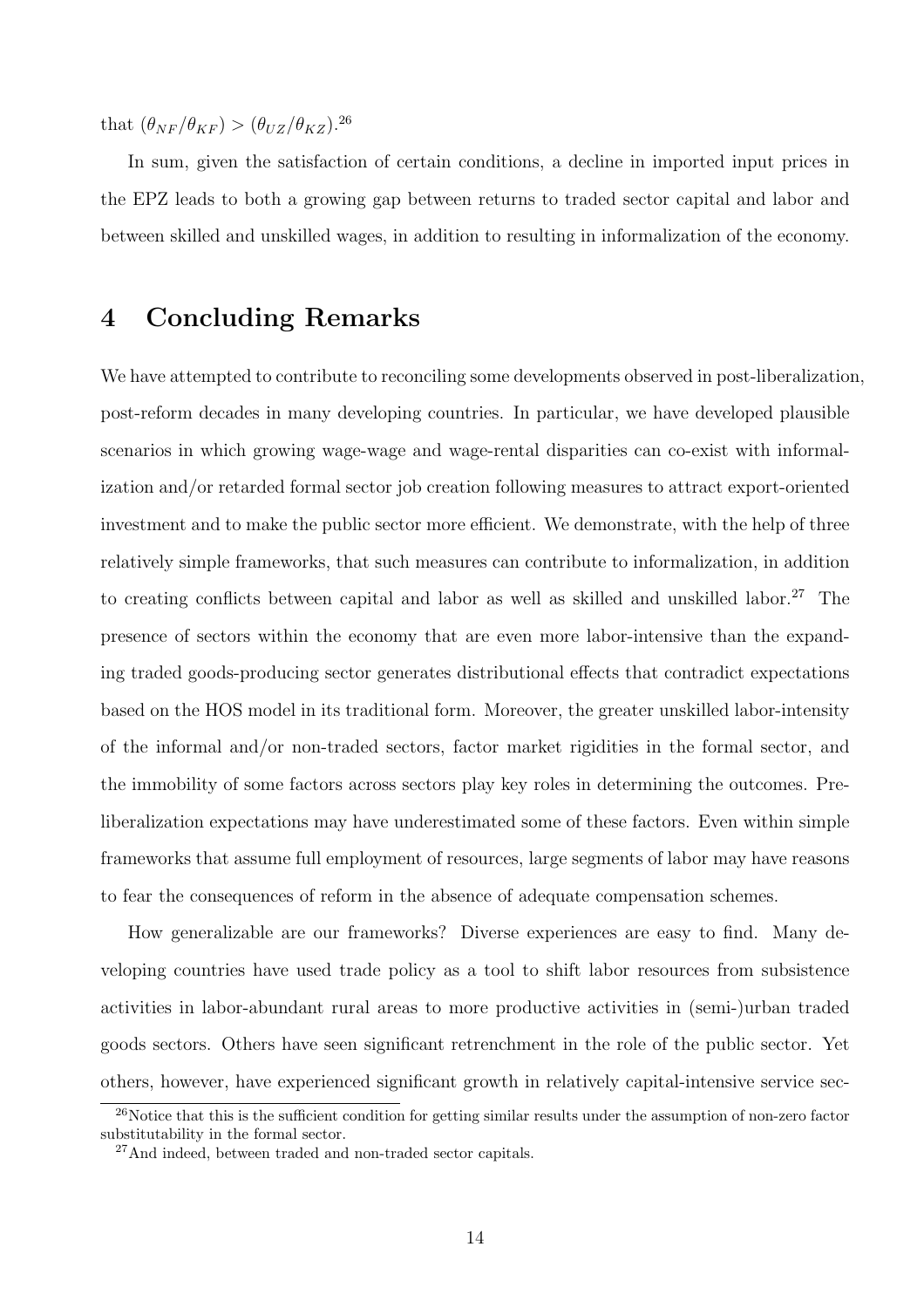tors.<sup>28</sup> Further exploring the empirical relevance of our hypothesized mechanisms as a (partial) explanation for growing inequality and informalization in parts of the developing world raises interesting possibilities for future research.

## A Appendix

#### Scenario 1

Differentiating equations (1)-(3), applying the Envelope Theorem, and solving simultaneously yields:

$$
\hat{a}_{LG} + \hat{\bar{w}} = \hat{p}_G \tag{A.1}
$$

$$
\theta_{LF}\hat{\bar{w}} + \theta_{KF}\hat{r} + \theta_{GF}(\hat{a}_{GF} + \hat{p}_G) = \hat{p}_F
$$
\n(A.2)

$$
\theta_{LI}\hat{w} + \theta_{KI}\hat{r} = \hat{p}_I \tag{A.3}
$$

where the circumflexes or "hats" denote percentage changes. Solving equations  $(A.1)-(A.3)$ simultaneously yields the following solutions:

$$
\hat{p}_G = \frac{\theta_{LI}\theta_{KF}}{|\theta_1|} [\hat{w} + \hat{a}_{LG}] \tag{A.4}
$$

$$
\hat{r} = \frac{\theta_{LI}}{|\theta_{I}|} [\hat{p}_{F} - \theta_{GF} (\hat{a}_{LG} + \hat{a}_{GF}) - (\theta_{LF} + \theta_{GF}) \hat{\bar{w}}]
$$
(A.5)

$$
\hat{w} = \frac{1}{|\theta_1|} [\theta_{KF}\hat{p}_I - \theta_{KI}\hat{p}_F + \theta_{KI}\theta_{GF}(\hat{a}_{LG} + \hat{a}_{GF}) + \theta_{KI}(\theta_{LF} + \theta_{GF})\hat{w}] \tag{A.6}
$$

where  $|\theta_1| = \theta_{LI} \theta_{KF} > 0$ . Differentiating equations (4)-(6) and re-arranging yields:

$$
\lambda_{LF}\hat{X}_F + \lambda_{LI}\hat{X}_I = \hat{\bar{L}} - \lambda_{LG}\hat{a}_{LG} + (\delta_{LF} + \delta_{LI})(\hat{w} - \hat{r})
$$
(A.7)

$$
\lambda_{KF}\hat{X}_F + \lambda_{KI}\hat{X}_I = \hat{\overline{K}} - (\delta_{KF} + \delta_{KI})(\hat{w} - \hat{r})
$$
\n(A.8)

Solving equations (A.7) and (A.8), and making the appropriate substitutions yields, after considerable manipulation, the solutions in terms of  $\hat{a}_{LG}$ :

<sup>&</sup>lt;sup>28</sup>The IT sector in Bangalore and banking and credit in other developing economies come to mind as examples.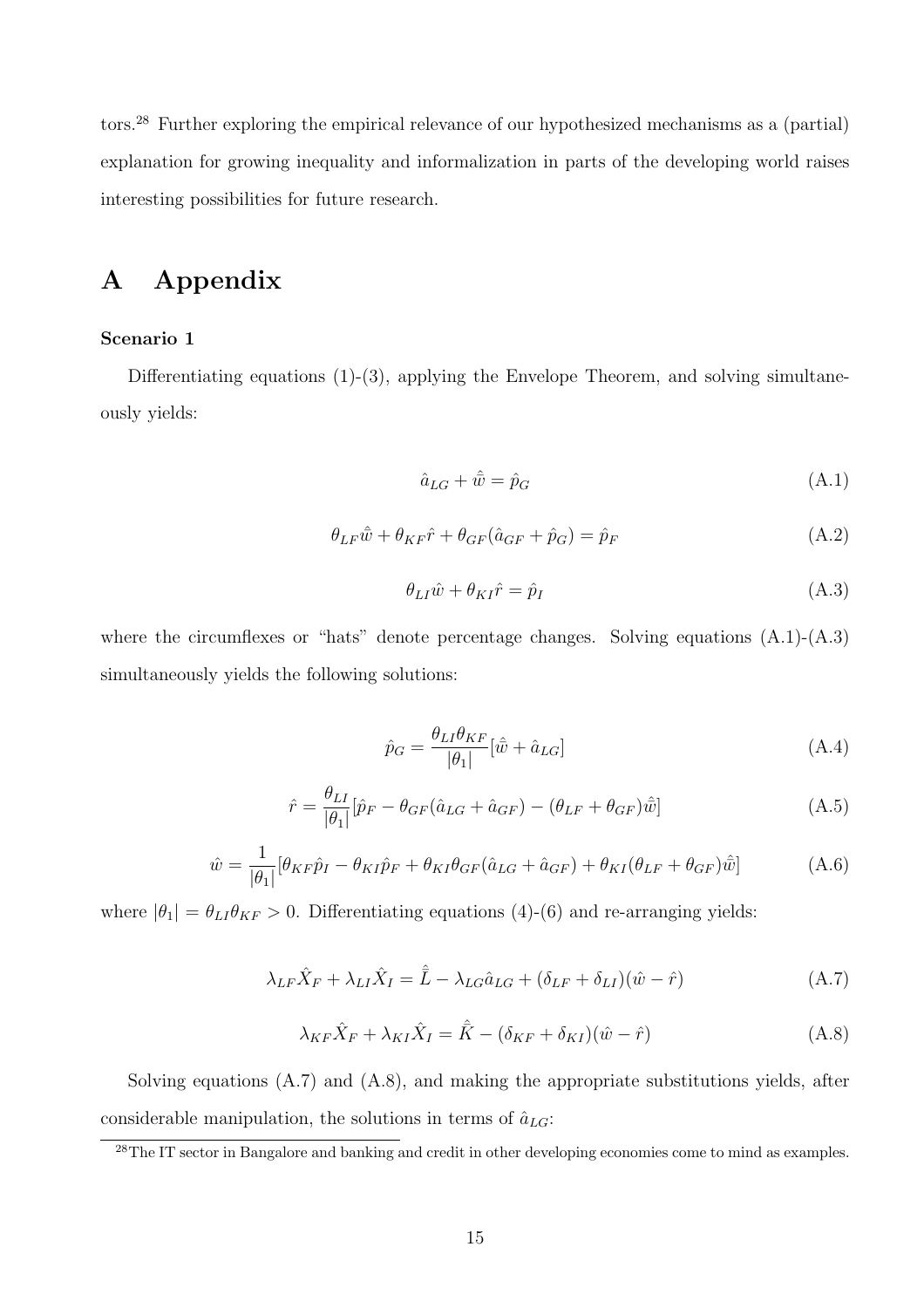$$
\hat{X}_F = \frac{\hat{a}_{LG}}{|\lambda_1||\theta_1|} \left[ -\lambda_{LG}\lambda_{KI}|\theta_1| + \left\{ \lambda_{KI}(\delta_{LF} + \delta_{LI}) + \lambda_{LI}(\delta_{KF} + \delta_{KI}) \right\} \theta_{GF} \right]
$$
(A.9)

$$
\hat{X}_I = \frac{\hat{a}_{LG}}{|\lambda_1||\theta_1|} [\lambda_{LG}\lambda_{KF}|\theta_1| - {\lambda_{LF}(\delta_{KF} + \delta_{KI}) + \lambda_{KF}(\delta_{LF} + \delta_{LI})}\theta_{GF}] \tag{A.10}
$$

where  $|\lambda_1| = \lambda_{LF} \lambda_{KI} - \lambda_{LI} \lambda_{KF} < 0$ , assuming that the informal sector is labor-intensive relative to the formal sector. Further assuming that labor market regulations and lack of skilled manpower render the elasticity of factor substitution negligibly low in the formal sector yields the following simple condition for the formal sector to contract and the informal sector to expand, respectively, following labor retrenchment in the public sector:

$$
\frac{\lambda_{LG}}{\lambda_{LI}} > \sigma_I \frac{\theta_{GF}}{|\theta_1|}
$$

$$
\frac{\lambda_{LG}}{\lambda_{LI}} > \sigma_I \frac{\theta_{GF}}{|\theta_1|} \left[ 1 + \frac{\theta_{LI} |\lambda_1|}{\lambda_{LI} \lambda_{KF}} \right]
$$

Notice that since the informal sector is assumed to be labor-intensive, the second condition is more likely to be met than the first condition. The condition for overall informalization following public sector retrenchment follows from the above two conditions. Mathematically,  $\hat{X}_I - \hat{X_F} > 0$  iif:

$$
\frac{\lambda_{LG}}{\lambda_{LI}} > \sigma_I \frac{\theta_{GF}}{|\theta_1|} \left[ 1 + \frac{\theta_{LI} |\lambda_1|}{\lambda_{LI}} \right]
$$

Next, solving equations (A.7) and (A.8) in terms of  $\hat{\vec{w}}$ :

$$
\hat{X}_F = \frac{\hat{\bar{w}}}{|\lambda_1||\theta_1|} \left[ \lambda_{KI} (\delta_{LF} + \delta_{LI}) + \lambda_{LI} (\delta_{KF} + \delta_{KI}) \right] (\theta_{GF} + \theta_{LF})
$$
\n(A.11)

$$
\hat{X}_I = -\frac{\hat{\bar{w}}}{|\lambda_1||\theta_1|} \left[\lambda_{LF}(\delta_{KF} + \delta_{KI}) + \lambda_{KF}(\delta_{LF} + \delta_{LI})\right] (\theta_{GF} + \theta_{LF})
$$
\n(A.12)

#### Scenario 2a

Differentiating equations (7)-(9) and solving simultaneously in terms of  $P_M$  yields:

$$
\hat{R} = -\frac{\theta_{NF}\theta_{MZ}}{|\theta_2|}\hat{p}_M\tag{A.13}
$$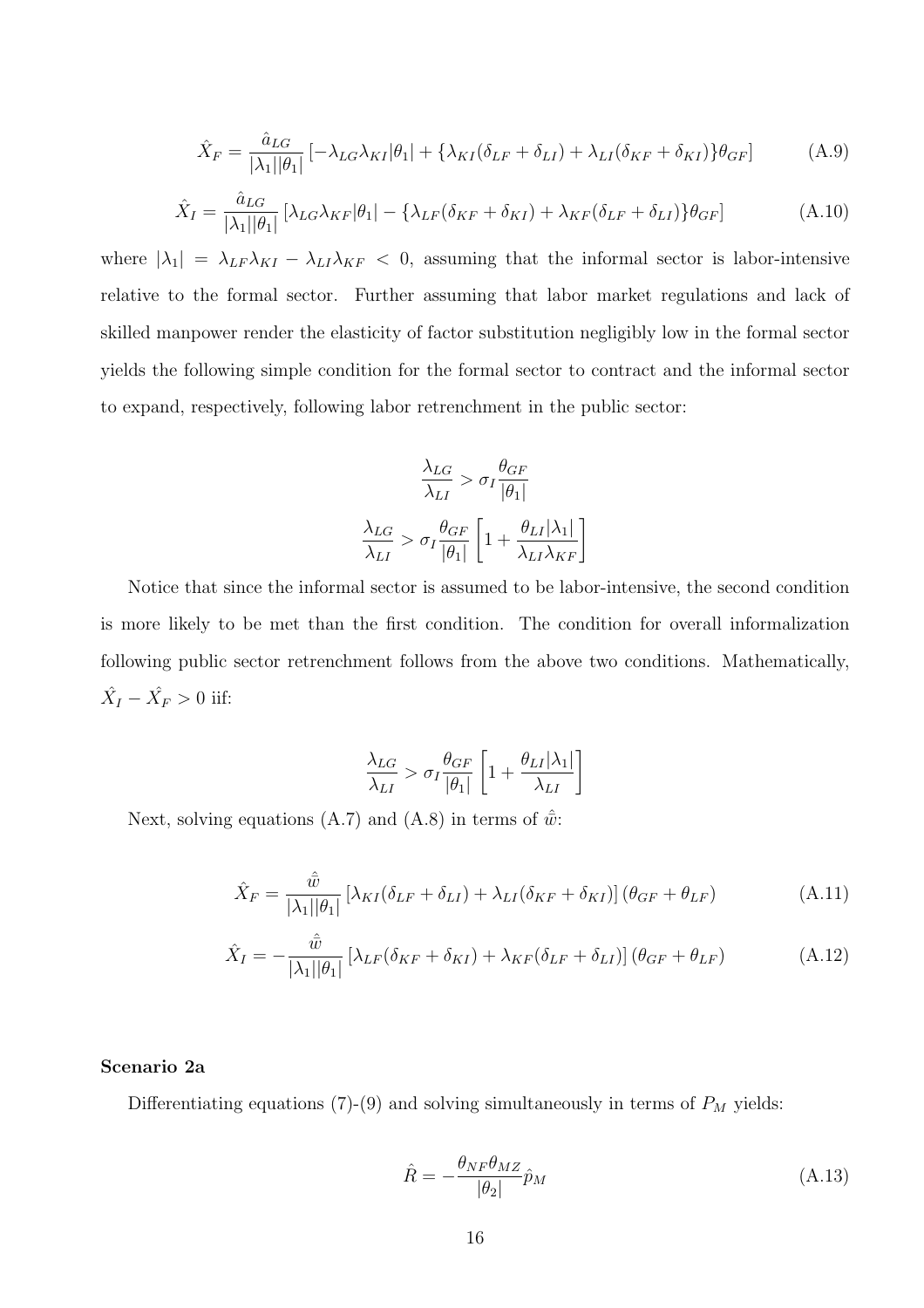$$
\hat{w} = \frac{\theta_{KF}\theta_{MZ}}{|\theta_2|}\hat{p}_M
$$
\n(A.14)

$$
\hat{p}_N = -\frac{\theta_{KF}\theta_{MZ}}{|\theta_2|}\hat{p}_M\tag{A.15}
$$

where  $|\theta_2| = \theta_{NF} \theta_{KZ} - \theta_{KF} \theta_{LZ}$ . Next, differentiating equations (10)-(18), and solving simultaneously yields, after substitution from equations (A.13)-(A.15), and manipulation:<sup>29</sup>

$$
\hat{X}_F = \hat{X}_N = -\frac{\theta_{MZ}\hat{p}_M}{|\lambda_2||\theta_2|} [\{\lambda_{LZ}(\delta_{KF} + \delta_{KZ}) + \lambda_{KZ}(\delta_{LF} + \delta_{LZ})\} \theta_{NF} + \{\lambda_{LZ}\delta_{KZ} + \lambda_{KZ}\delta_{LZ}\} \theta_{KF}]
$$
\n(A.16)

and,

$$
\hat{X}_Z = \frac{\theta_{MZ}\hat{p}_M}{|\lambda_2||\theta_2|} [\{(1 - \lambda_{LZ})(\delta_{KF} + \delta_{KZ}) + \lambda_{KF}(\delta_{LF} + \delta_{LZ})\}\theta_{NF} + \{(1 - \lambda_{LZ})\delta_{KZ} + \lambda_{KF}\delta_{LZ}\}\theta_{KF}]
$$
\n(A.17)

#### Scenario 2b

Differentiating equations (13)-(15) and solving simultaneously in terms of  $P_N$  yields:

$$
\hat{R} = -\frac{1}{|\theta_3|} [\theta_{NF} \theta_{UZ} \theta_{TN}] \hat{p}_N
$$
\n(A.18)

$$
\hat{w}_U = -\frac{\theta_{KF}\theta_{MZ}\theta_{TN}}{|\theta_3|}\hat{p}_M + \frac{\theta_{NF}\theta_{KZ}\theta_{TN}}{|\theta_3|}\hat{p}_N
$$
\n(A.19)

$$
\hat{r} = -\frac{\theta_{KF}\theta_{MZ}\theta_{UN}}{|\theta_3|}\hat{p}_M + \frac{\theta_{KF}\theta_{UZ} - \theta_{NF}\theta_{KZ}\theta_{UN}}{|\theta_3|}\hat{p}_N
$$
\n(A.20)

where  $|\theta_3| = \theta_{KF} \theta_{UZ} \theta_{TN}$ . Next, differentiating equations (16)-(18), and solving simultaneously in terms of  $P_N$  yields, after substitution and manipulation:

$$
\hat{X}_F = \frac{\theta_{NF}\theta_{UZ}\theta_{TN}}{|\theta_3|} \frac{\delta_{LF}}{\lambda_{LF}} \hat{p}_N
$$
\n(A.21)

$$
\hat{X}_Z = \frac{\theta_{TN}}{|\theta_3|\lambda_{KZ}} \left[ \delta_{KZ}\theta_{KF}\theta_{MZ}\hat{p}_M - \left( \frac{\delta_{KF}(1-\theta_{NF}) + \delta_{KZ}(1-\theta_{MZ})\theta_{LF}}{\theta_{LF}} \right) \theta_{UZ}\theta_{NF}\hat{p}_N \right]
$$
(A.22)

<sup>29</sup>Note that  $X_N^s = X_N$ , and  $X_N^d = a_{NF}X_F$ .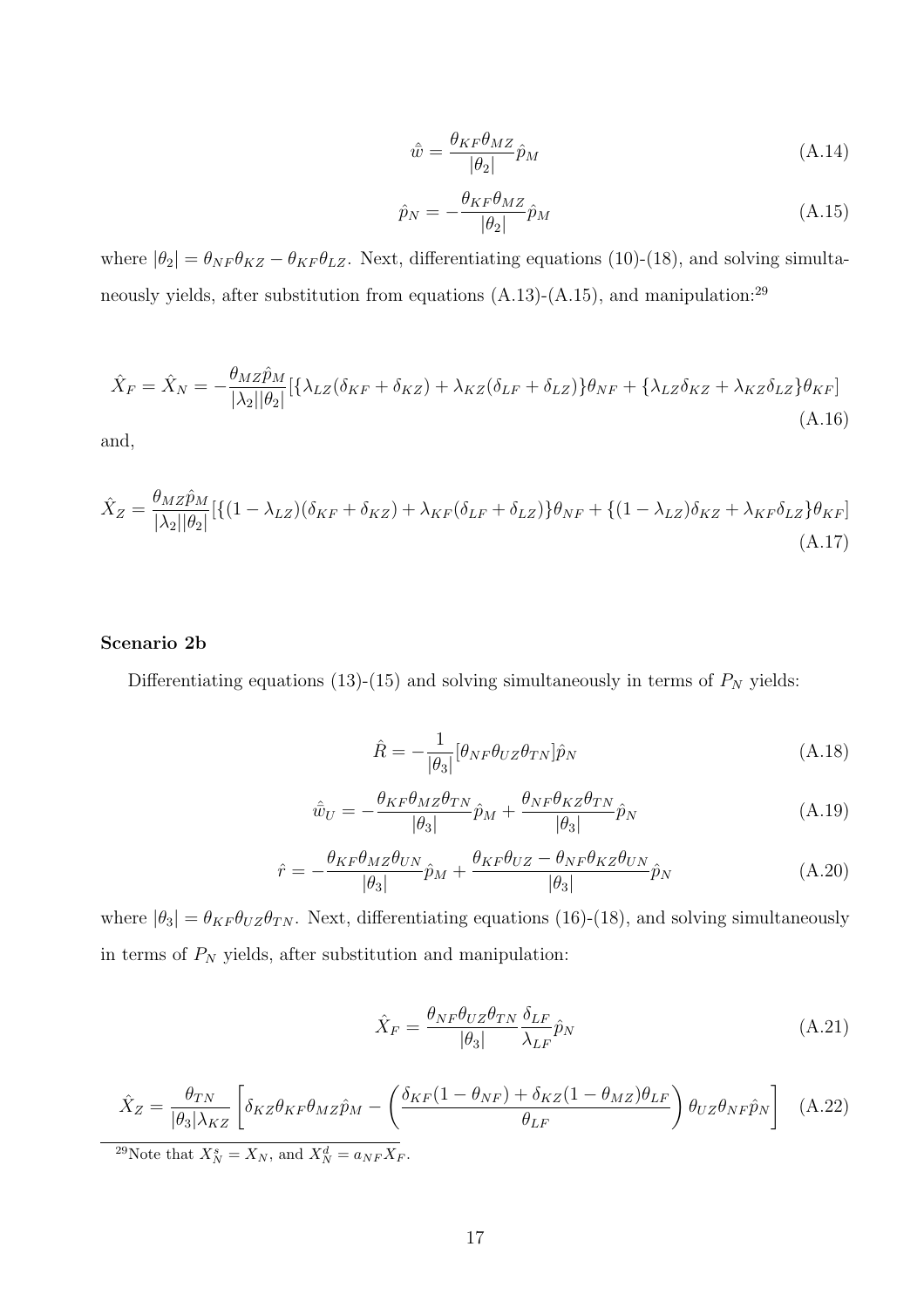$$
\hat{X}_N = \frac{\delta_{TN}}{|\theta_3|} \left[ \theta_{KF} \theta_{MZ} \hat{p}_M - (\theta_{NF} \theta_{KZ} - \theta_{KF} \theta_{UZ}) \hat{p}_N \right]
$$
(A.23)

Next, consider equation (19). Since the formal sector uses the non-traded commodity as an intermediate,  $X_N^d = a_{NF} X_F$ . Moreover,  $X_N^s$  simply equals  $X_N$ . Equation (19) therefore yields the reduced form solution for  $p<sub>N</sub>$  after the appropriate substitutions:

$$
\hat{p}_N = \delta_{TN} \left[ \frac{\theta_{KF} \theta_{MZ}}{\frac{\delta_{LF}}{\lambda_{LF}} \theta_{NF} \theta_{UZ} \theta_{TN} + \delta_{TN} (\theta_{NF} \theta_{KZ} - \theta_{KF} \theta_{UZ})} \right] \hat{p}_M \tag{A.24}
$$

Equation  $(A.24)$  can now be substituted back into equations  $(A.18)$  -  $(A.23)$  to derive reduced form solutions for the other endogenous variables.

### References

- Agenor, P. (1996). The labor market and economic adjustment. IMF Staff Papers 43, International Monetary Fund.
- Arbache, J. S., Dickerson, A., and Green, F. (2004). Trade liberalisation and wages in developing countries. Economic Journal, 114, F73–F96.
- Audley, J., Papademetriou, D., Polaski, S., and Vaughan, S. (2004). NAFTA's promise and reality: Lessons from Mexico for the Hemisphere. Technical report, Carnegie Endowment for International Peace, Washington, DC.
- Berman, E., Bound, J., and Griliches, Z. (1994). Changes in the demand for skilled labor within U.S. manufacturing: Evidence from the annual survey of manufactures. *Quarterly Journal* of Economics, 109(2), 367–397.
- Beyer, H., Rojas, P., and Vergara, R. (1999). Trade liberalization and wage inequality. Journal of Development Economics, 59, 103–123.
- Blunch, N.-H., Canagarajah, S., and Raju, D. (2001). The informal sector revisited: A synthesis across space and time. Working Paper 0119, World Bank, Washington, DC.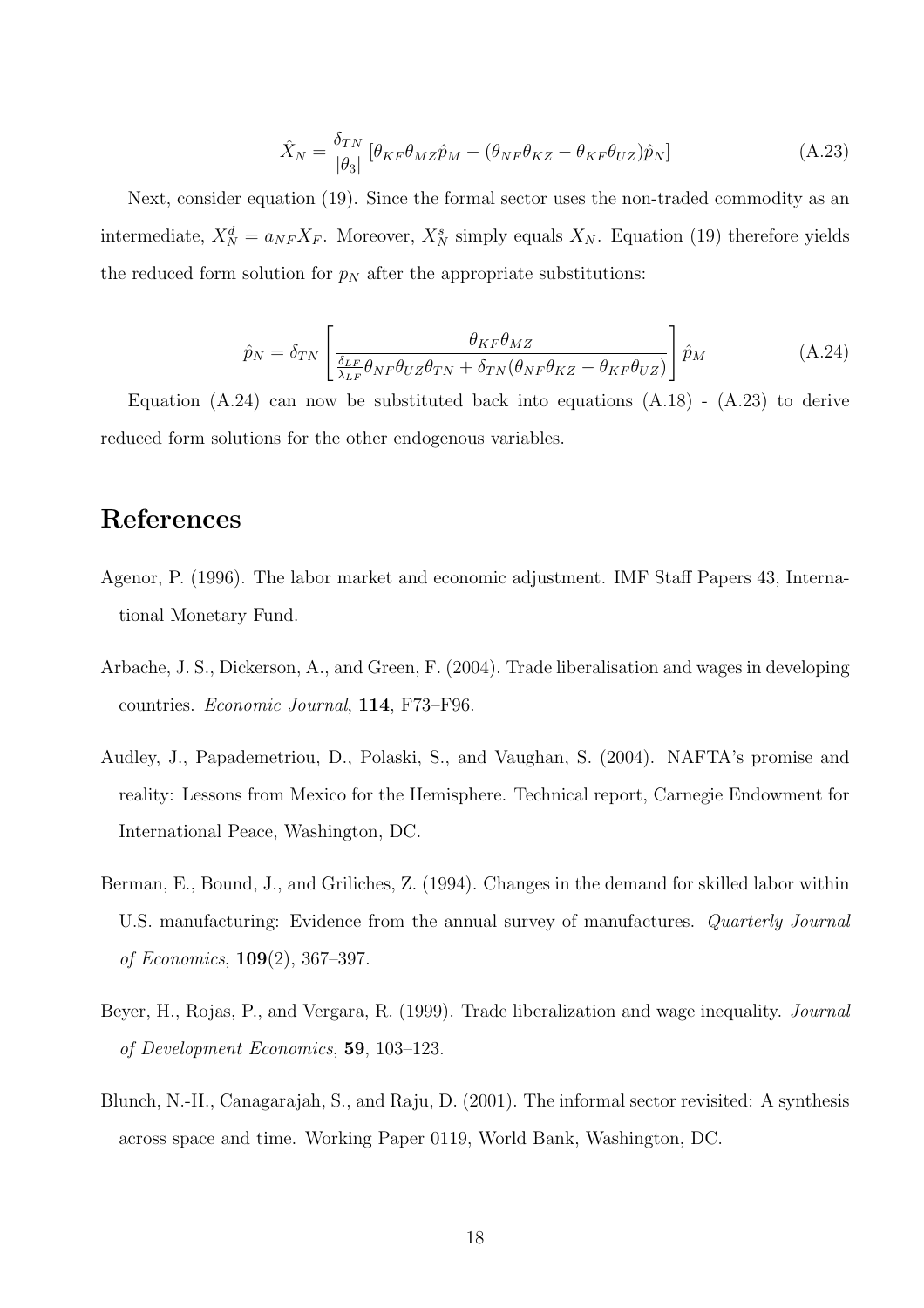- Carr, M. and Chen, M. A. (2002). Globalization and the informal economy: How global trade and investment impact on the working poor. Working Paper 2002/1, International Labor Organization, Geneva.
- Cornia, G., Addison, T., and Kiiski, S. (2004). Income distribution changes and their impact in the post-second World War period. In G. A. Cornia, editor, Inequality, Growth, and Poverty in an Era of Liberalization and Globalization. Oxford University Press, Oxford.
- Davis, D. (1996). Trade liberalization and income distribution. Working Paper 5693, National Bureau of Economic Research, Washington, DC.
- Dev, M. (2000). Economic liberalisation and employment in South Asia. Discussion Paper 29, Center for Development Research (ZEF), University of Bonn, Bonn.
- Feenstra, R. C. and Hanson, G. H. (1997). Foreign direct investment and relative wages: Evidence from Mexico's maquiladoras. Journal of International Economics, 42, 371–393.
- Ghose, A. K. (2003). *Jobs and Incomes in a Globalizing World*. International Labour Office, Geneva.
- Goldberg, P. and Pavcnik, N. (2007). Distributional effects of globalization in developing countries. Working Paper 12885, National Bureau of Economic Research, Cambridge, MA.
- Harrison, A. (2002). Has globalization eroded labors share? Some cross-country evidence. Unpublished manuscript.
- Heintz, J. and Pollin, R. (2003). Informalization, economic growth and the challenge of creating viable labor standards in developing countries. Working Paper 60, Political Economy Research Institute, Amherst, MA.
- Jones, R. W. (1965). The structure of simple general equilibrium models. Journal of Political  $E_{\text{conomu}}$ , **73**(6), 557–572.
- Marjit, S.  $(2003)$ . Economic reform and informal wage a general equilibrium analysis. *Journal* of Development Economics, 72, 371–378.